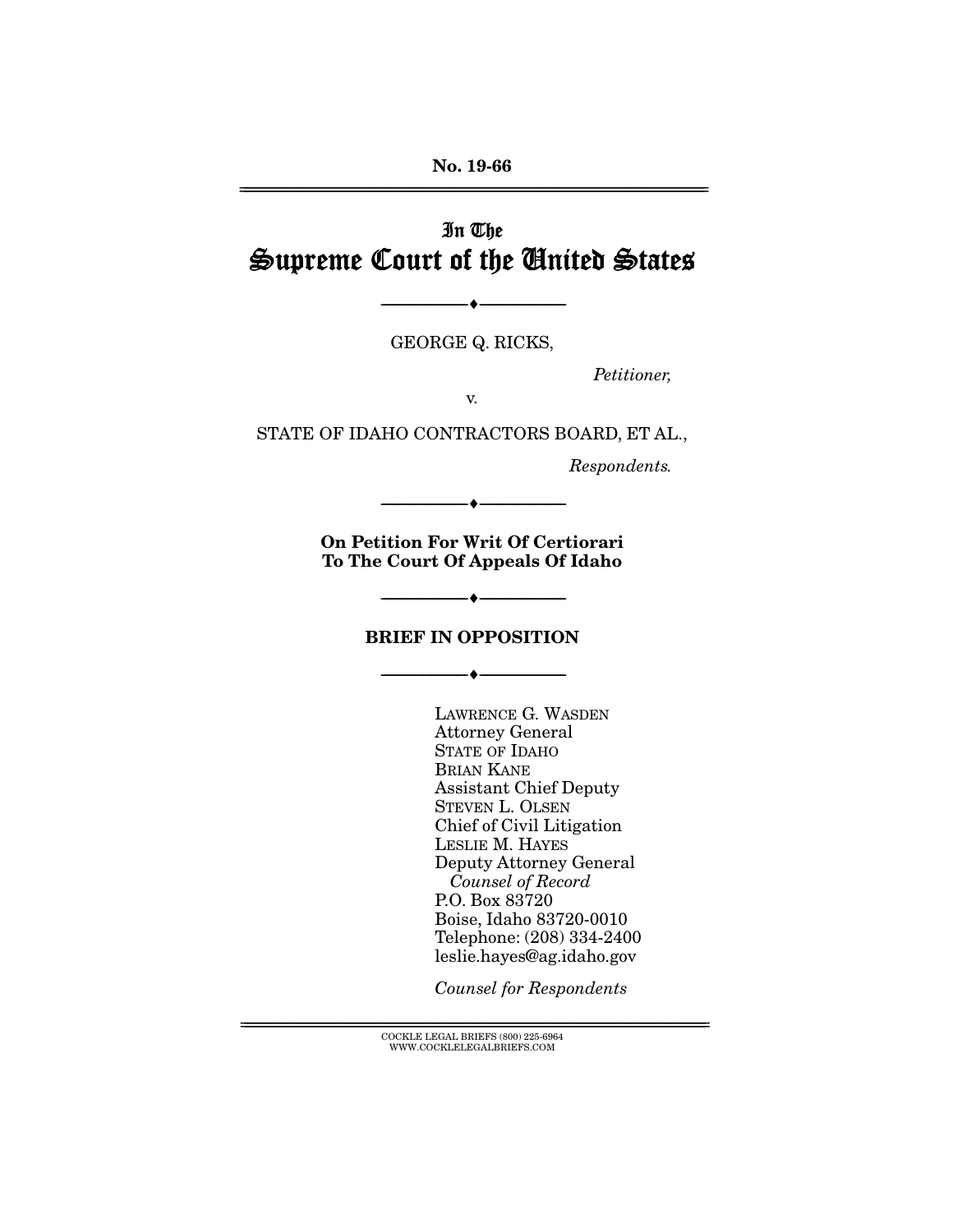### QUESTION PRESENTED

 Should this Court overrule *Employment Division v. Smith*, 494 U.S. 872 (1990), which reaffirmed that the Court has "never held that an individual's religious beliefs excuse him from compliance with an otherwise valid law prohibiting conduct that the State is free to regulate." *Id*. at 878-79.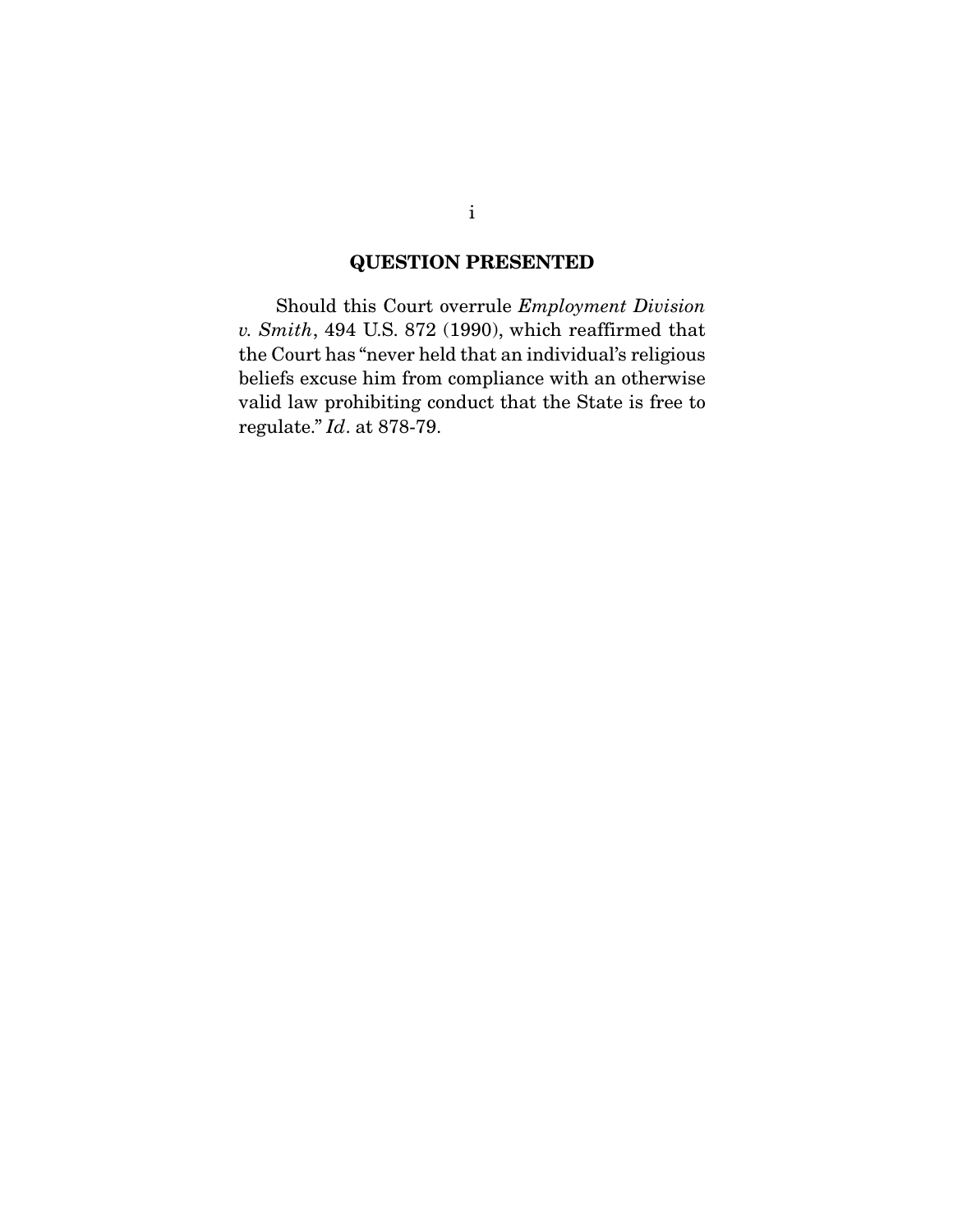## TABLE OF CONTENTS

|      |                                                                                                                    | Page                     |
|------|--------------------------------------------------------------------------------------------------------------------|--------------------------|
|      |                                                                                                                    | $\mathbf{i}$             |
|      |                                                                                                                    | $\mathbf{ii}$            |
|      |                                                                                                                    | iv                       |
|      |                                                                                                                    | 1                        |
|      | STATEMENT OF THE CASE                                                                                              | 1                        |
| Ι.   |                                                                                                                    | $\mathbf{1}$             |
| II.  |                                                                                                                    | $\overline{\mathcal{A}}$ |
| III. |                                                                                                                    | 6                        |
|      | <b>REASONS FOR DENYING THE PETITION</b>                                                                            | 10                       |
| Ι.   |                                                                                                                    | 10                       |
| II.  | <i>Stare decisis</i> weighs against granting the                                                                   | 14                       |
| III. | Even if the Court wants to revisit Smith,<br>this case is not the vehicle to do so                                 | 16                       |
|      | A. The Idaho Court of Appeals correctly<br>questioned whether it had subject<br>matter jurisdiction in this matter | 17                       |
|      | Ricks' claim fails even if the <i>Sherbert</i><br>$\bf{B}$                                                         | 20                       |
|      |                                                                                                                    | 22                       |

ii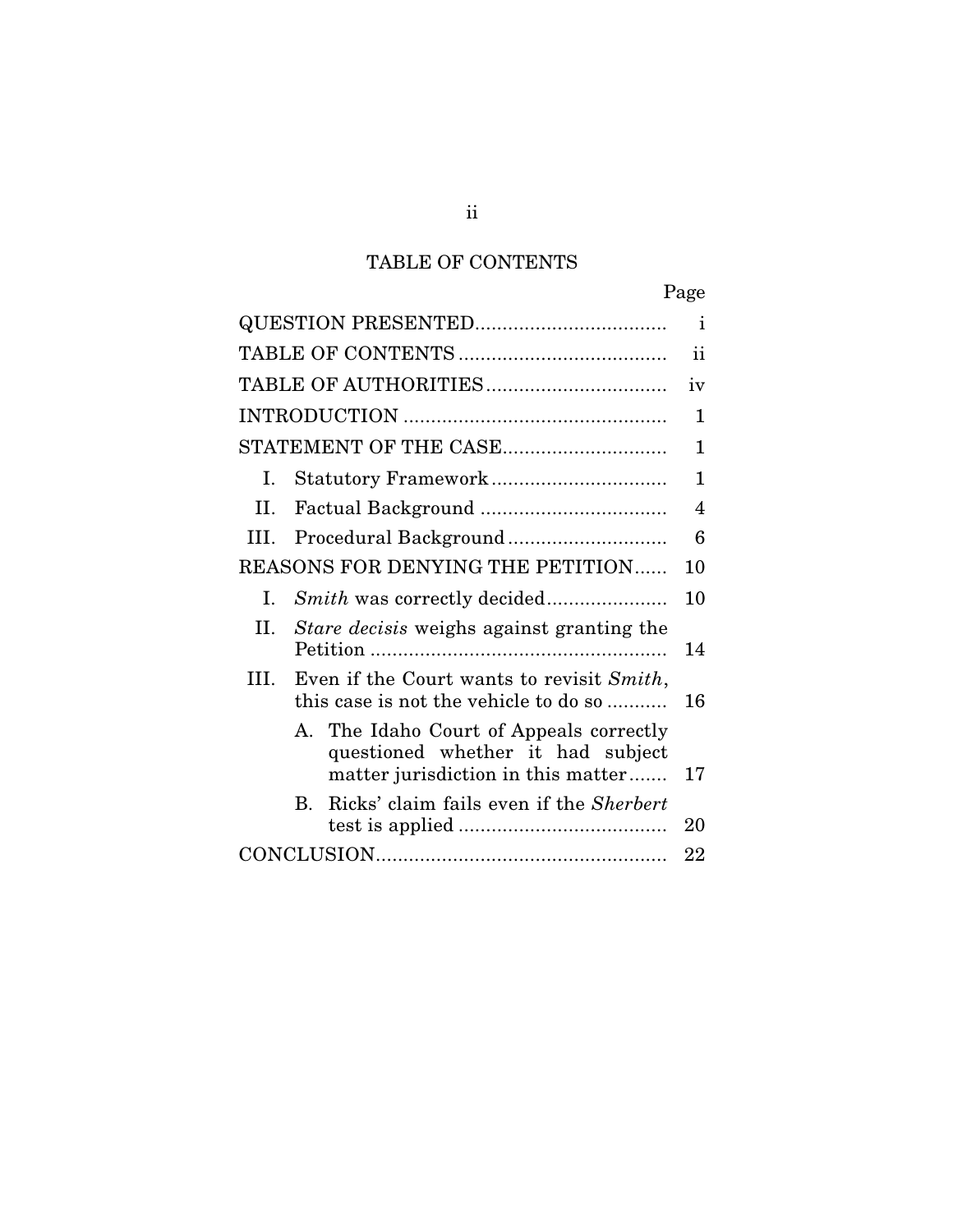## TABLE OF CONTENTS – Continued

Page

## APPENDIX INDEX

| State of Idaho, Bureau of Occupational Licenses<br>Letter to George Quinn Ricks dated August   |
|------------------------------------------------------------------------------------------------|
| Motion to Dismiss Petition for Judicial Review;                                                |
| Memorandum in Support of Motion to Dismiss<br>Petition for Judicial Review; December 1,        |
| <b>Order Dismissing Petition for Judicial Review</b><br>Pursuant to I.R.C.P. 84(n); October 9, |
| Idaho Code § 54-5205 Supp. App. 12-16                                                          |
| Idaho Code § 54-5202 Supp. App. 17                                                             |
| Idaho Code § 73-402 Supp. App. 18-19                                                           |
| Idaho Code § 73-401 – Statement of                                                             |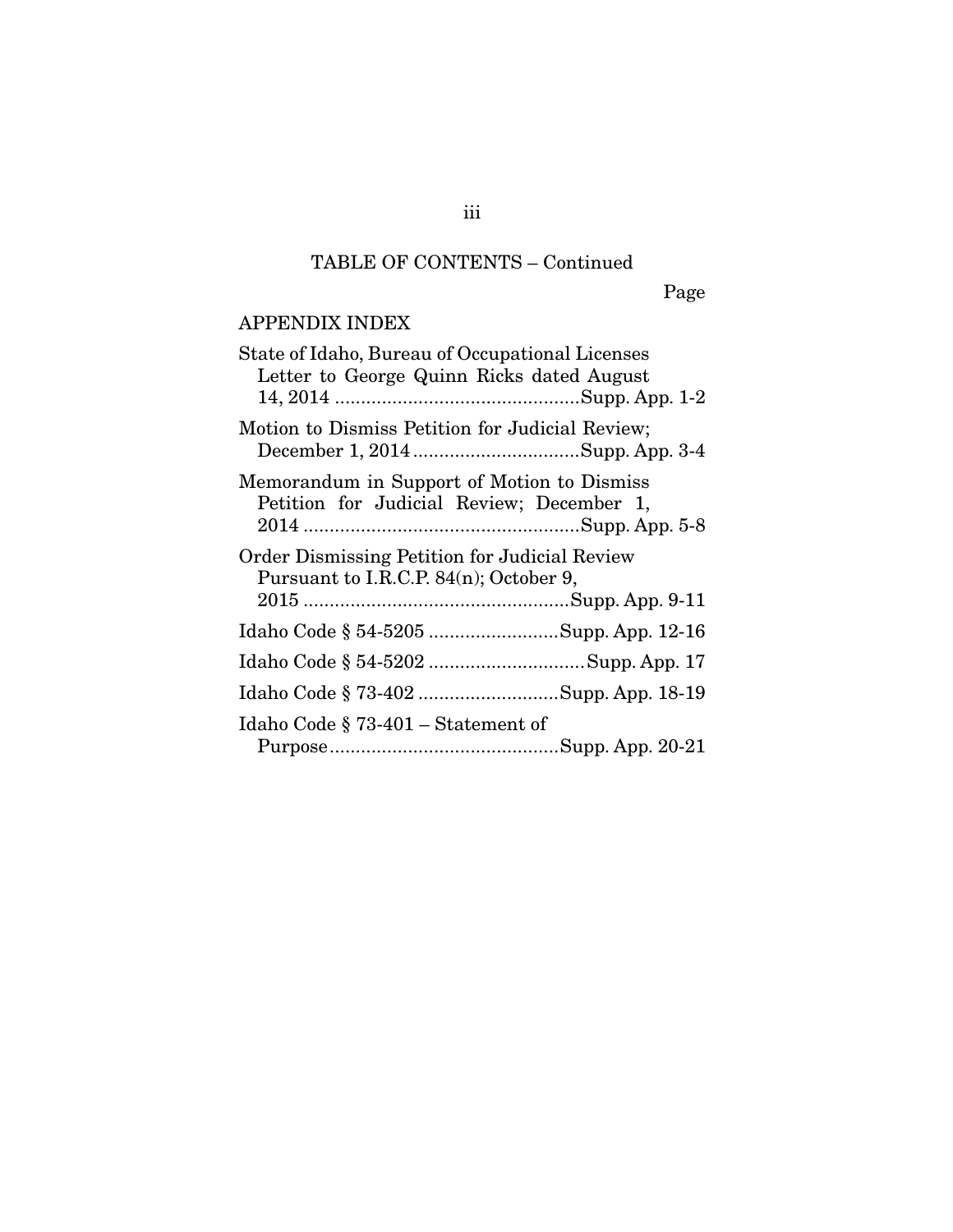## TABLE OF AUTHORITIES

Page

# **CASES**

| Abood v. Detroit Bd. of Ed., 431 U.S. 209 (1977)15                                                 |
|----------------------------------------------------------------------------------------------------|
| Agostini v. Felton, 521 U.S. 203 (1997)15                                                          |
| Bowen v. Roy, 476 U.S. 693 (1986) 10, 12, 21                                                       |
| Braunfeld v. Brown, 366 U.S. 599 (1961) 11, 14                                                     |
| Burnet v. Coronado Oil & Gas Co., 285 U.S. 393<br>$(1932) \dots 15, 16$                            |
| City of Boerne v. Flores, 521 U.S. 507 (1997)11, 20                                                |
| Employment Division v. Smith, 494 U.S. 872                                                         |
| Fuchs v. State, Dep't of Idaho State Police, Bureau<br>of Alcohol Beverage Control, 152 Idaho 626, |
| Gillette v. United States, 401 U.S. 437 (1971) 14                                                  |
| Goldman v. Weinberger, 475 U.S. 503 (1986) 12                                                      |
| Haliburton Co. v. Erica P. John Fund, Inc., 134                                                    |
| Hobbie v. Unemployment Appeals Comm'n of                                                           |
| Idaho Dep't of Health & Welfare v. McCormick,<br>153 Idaho 468, 283 P.3d 785 $(2012)2$             |
| Janus v. Am. Fed'n of State, 138 S.Ct. 2448                                                        |
| Kimble v. Marvel Entm't, LLC, 135 S.Ct. 2401                                                       |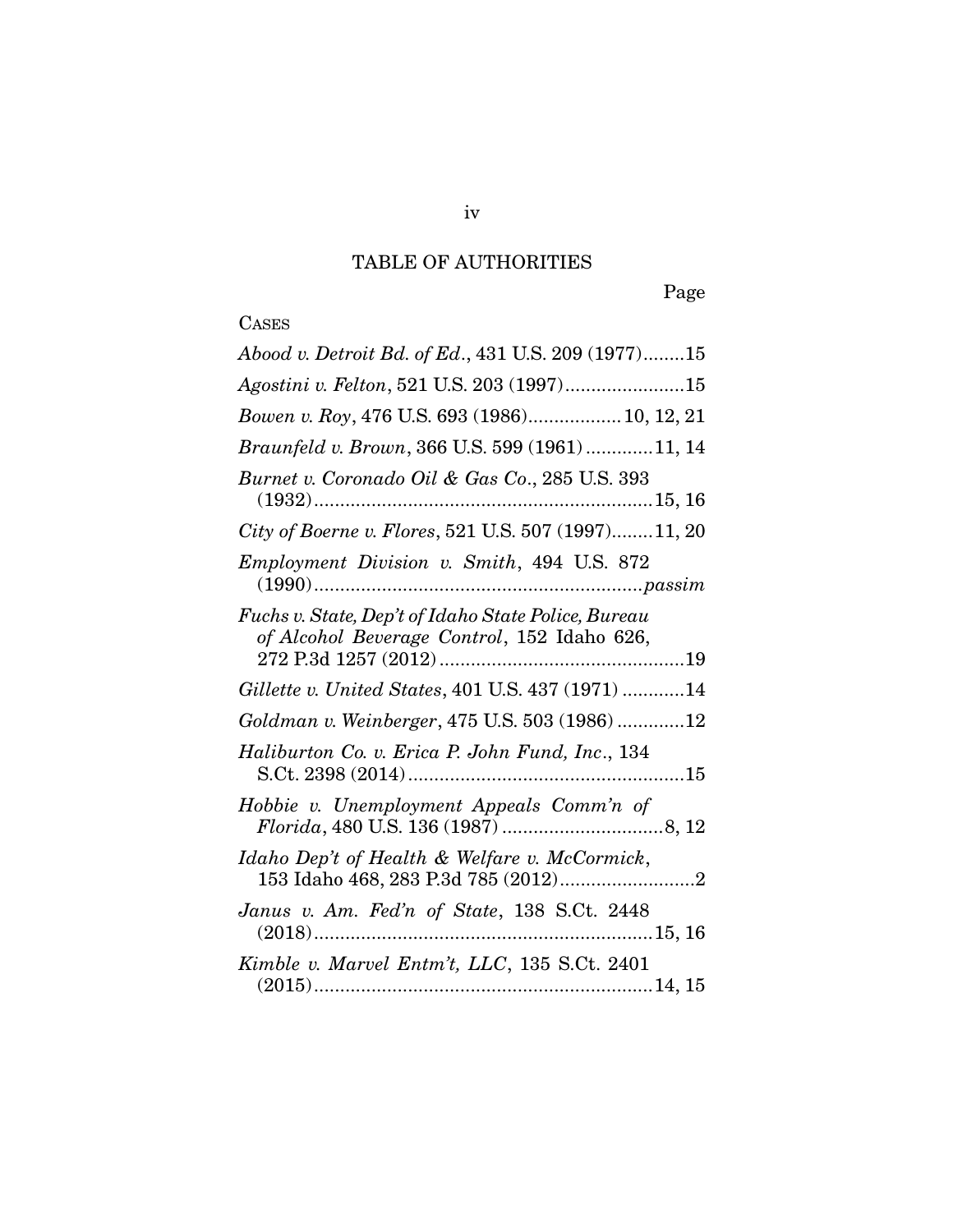# TABLE OF AUTHORITIES – Continued

| Lewis v. State, Dep't of Transp., 143 Idaho 418,                                    |
|-------------------------------------------------------------------------------------|
| Lyng v. Northwest Indian Cemetery Prot. Ass'n,                                      |
| Michigan v. Bay Mills Indian Community, 134                                         |
|                                                                                     |
| Minersville School Dist. Bd. of Ed. v. Gobitis, 310                                 |
| Patterson v. McLean Credit Union, 491 U.S. 164                                      |
| Reynolds v. United States, 98 U.S. 145 (1878)  10, 13, 14                           |
| Sherbert v. Verner, 364 U.S. 402 (1963)passim                                       |
| Thomas v. Review Bd. of Indiana Employment<br>Security Div., 450 U.S. 707 (1981) 12 |
| United States v. Lee, 455 U.S. 252 (1982) 10, 11, 14                                |
| Wisconsin v. Yoder, 406 U.S. 205 (1972)  8, 13, 14, 20                              |

## **STATUTES**

v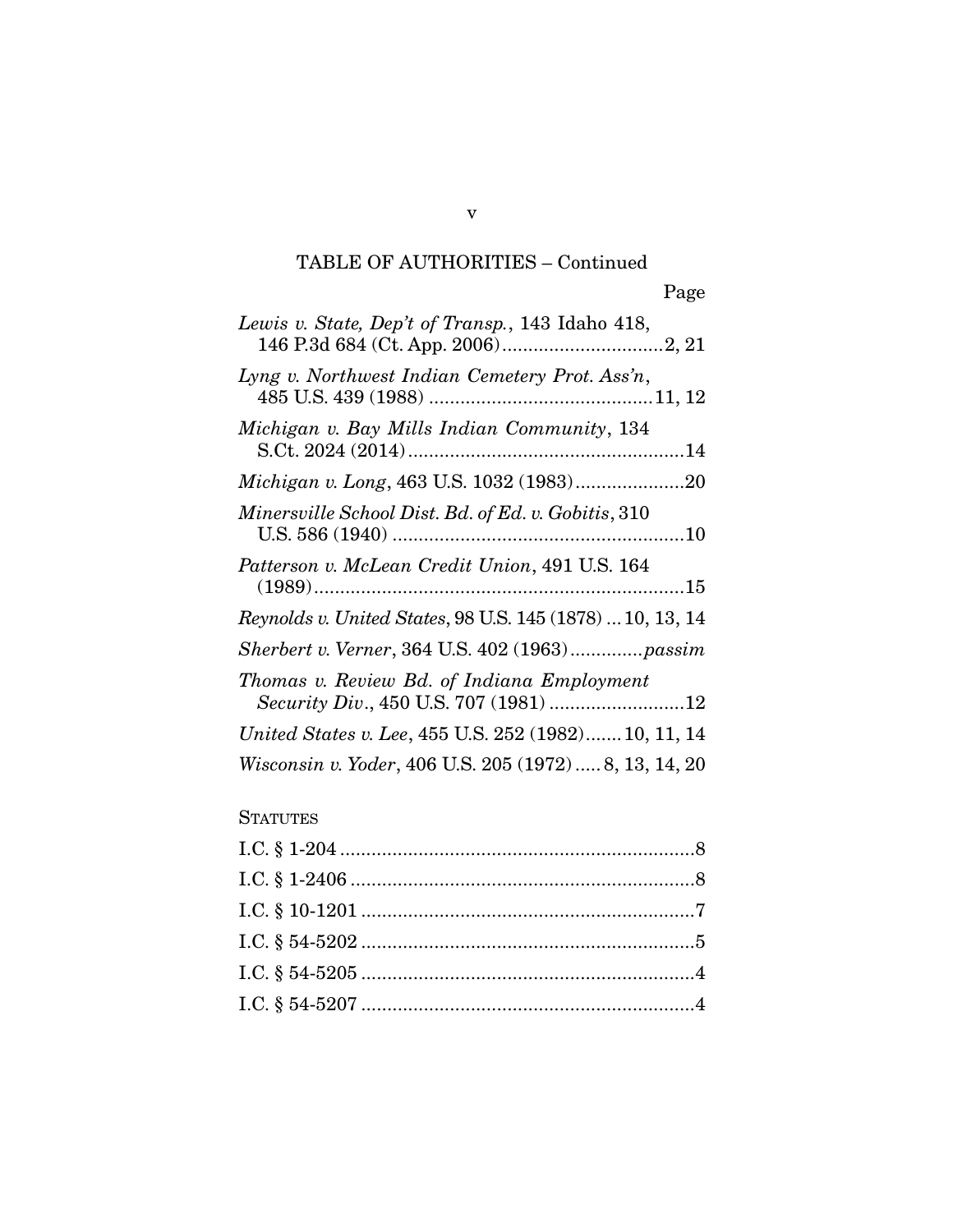## TABLE OF AUTHORITIES – Continued

| Page |
|------|
|      |
|      |
|      |
|      |
|      |
|      |

## RULES

## OTHER AUTHORITIES

| H.B. 163, 58th Leg., 1st Reg. Sess. (Idaho 2005) 3                                                                                              |
|-------------------------------------------------------------------------------------------------------------------------------------------------|
| H.B. 431, 54th Leg., 2nd Reg. Sess. (Idaho 1998)  2                                                                                             |
| Marci A. Hamilton, <i>Employment Division v.</i><br>Smith at the Supreme Court: The Justices, the<br>Litigants, and the Doctrinal Discourse, 32 |

vi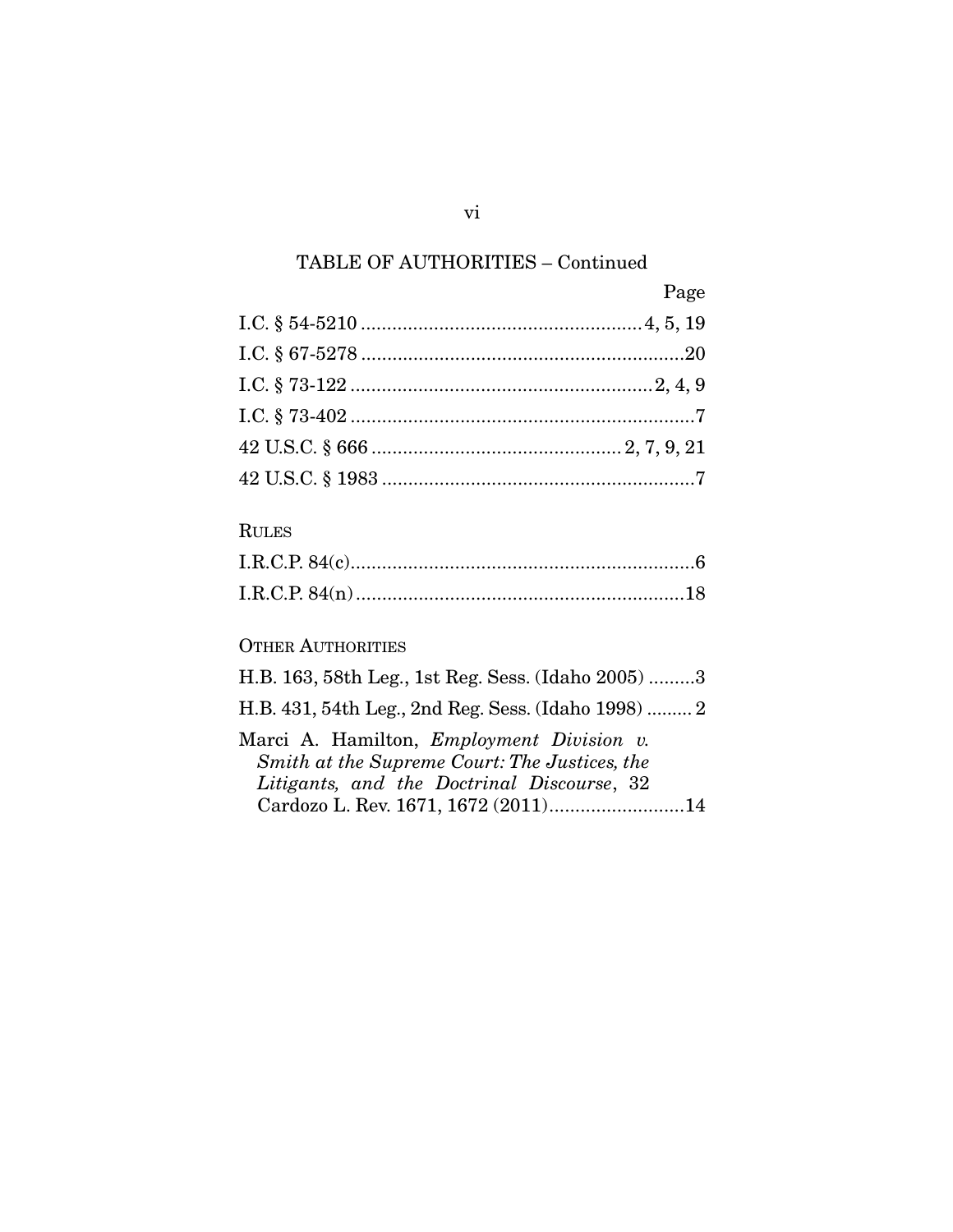#### INTRODUCTION

 The petition seeks a writ of certiorari on one issue alone: whether this Court should revisit *Employment Division v. Smith*, 494 U.S. 872 (1990), which affirmed the long-established rule that neutral government laws that incidentally affect religion are subject to rational basis review. There is no reason for this Court to take such a drastic step, but even if the Court desires to take that step, this case is not the appropriate vehicle. The Court should not take that step because first and foremost, *Smith* was correctly decided and based on long-standing Free Exercise Clause precedents. Second, *stare decisis* weighs heavily in support of maintaining *Smith*. And finally, even if this Court desires to revisit *Smith*, this case presents an inappropriate vehicle for doing so because Ricks' case is subject to an independent state-law jurisdictional bar and because the Idaho Court of Appeals already held that his claim fails on the merits even under his requested heightened legal standard. Any decision by this Court reinstating Ricks' Free Exercise claim would effectively be advisory because he has no realistic hope of obtaining relief on that claim. For these reasons, Respondents ask that the Petition be denied.

### STATEMENT OF THE CASE

--------------------------------- ---------------------------------

#### I. Statutory Framework

 Congress passed the Personal Responsibility and Work Opportunity Reconciliation Act of 1996. (Pet.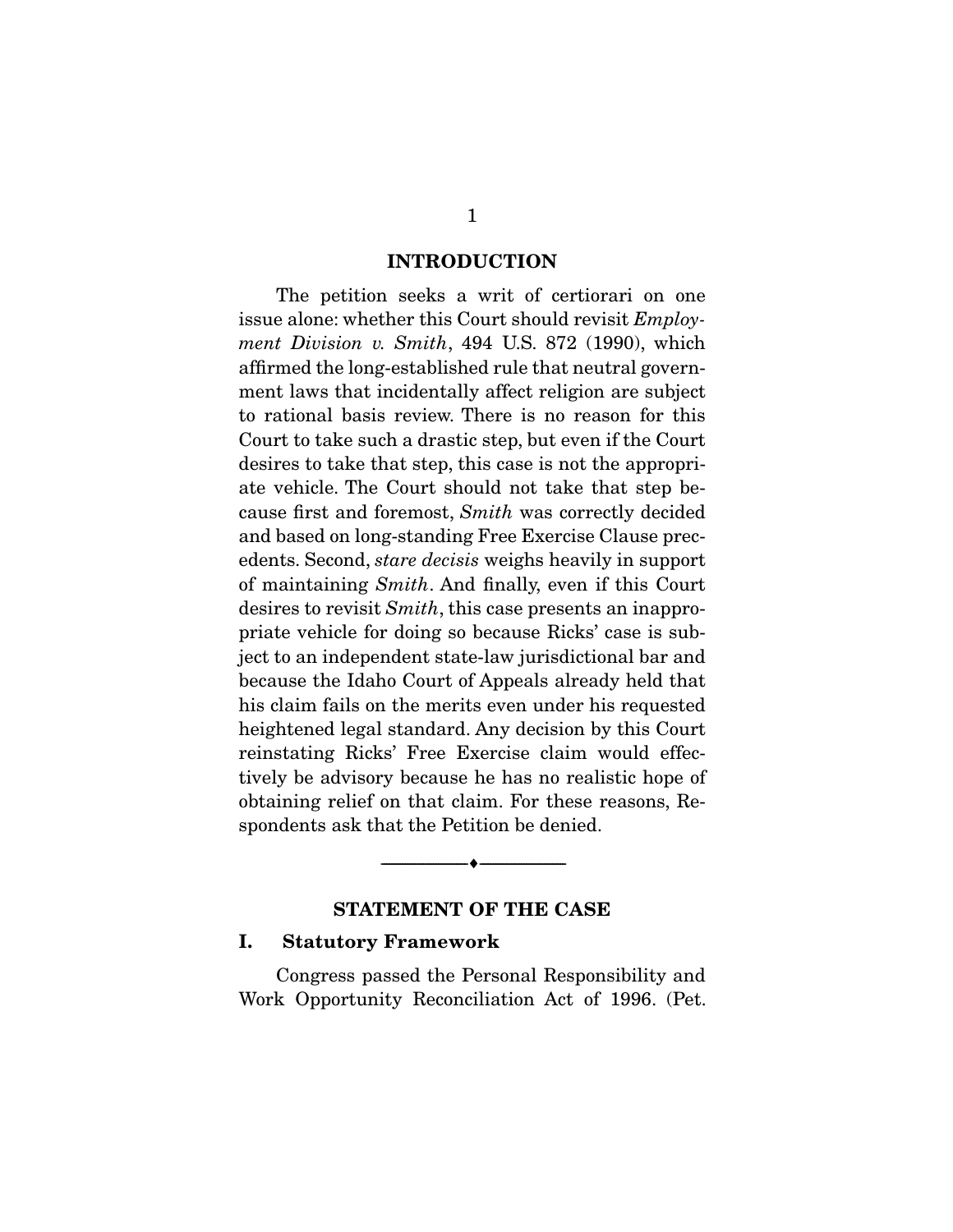App. 10a.) The Act, a cooperative endeavor with the states, aimed, among other things, to improve child support enforcement effectiveness by collecting information from the states for the Federal Parent Locator Service, a database established to track down parents with child support obligations. *See Idaho Dep't of Health & Welfare v. McCormick*, 153 Idaho 468, 471, 283 P.3d 785, 788 (2012) (detailing the system by which states enact legislation and rules in compliance with a federal statute in order to accept federal grant money); *Lewis v. State, Dep't of Transp.*, 143 Idaho 418, 422-23, 146 P.3d 684, 688-89 (Ct. App. 2006). (Pet. App. 10a.) As an exercise of Congress' spending authority, the Act offered grants to states in exchange for compliance with the Act. *Id.* One requirement of the Act is that states collect the social security number of any applicant for a professional license. 42 U.S.C.  $\S 666(a)(13)$ .

 The Idaho Legislature chose to participate in the cooperative endeavor in 1998 by passing Idaho Code § 73-122 to bring Idaho into compliance with 42 U.S.C. § 666(a)(13), although Idaho already requested social security numbers on professional license applications. H.B. 431, 54th Leg., 2nd Reg. Sess. (Idaho 1998) (Statement of Purpose/Fiscal Note). Idaho Code § 73-122 states:

(1) The social security number of an applicant shall be recorded on any application for a professional, occupational or recreational license.

(2) The requirement that an applicant provide a social security number shall apply only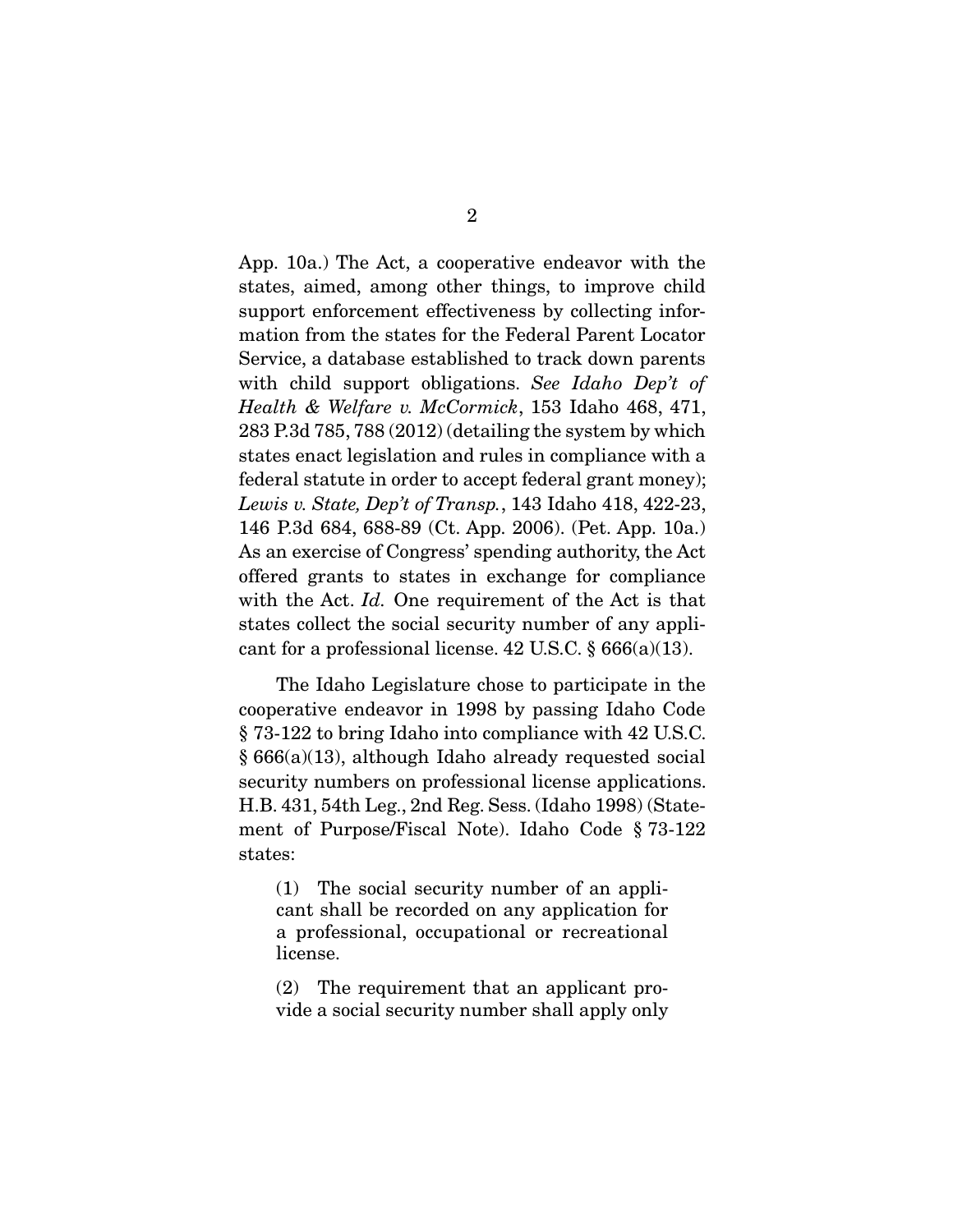to applicants who have been assigned a social security number.

(3) An applicant who has not been assigned a social security number shall:

(a) Present written verification from the social security administration that the applicant has not been assigned a social security number; and

(b) Submit a birth certificate, passport or other documentary evidence issued by an entity other than a state or the United States; and

(c) Submit such proof as the department may require that the applicant is lawfully present in the United States.

(Pet. App. 11a.)

 Applicants for contractor registration must also comply with the Idaho Contractors Registration Act, which the Idaho Legislature enacted because "[t]he state of Idaho has no way of stopping unscrupulous or dishonest building contractors from continuing to practice in this state. There is nothing in current law that would prohibit a contractor – even if known to be a 'bad actor' – from acting as a building contractor." H.B. 163, 58th Leg., 1st Reg. Sess. (Idaho 2005) (Statement of Purpose). (Pet. App. 11a.) One section of the Act requires "[a]n applicant for registration as a contractor [to] submit an application under oath upon a form to be prescribed by the board and which shall include the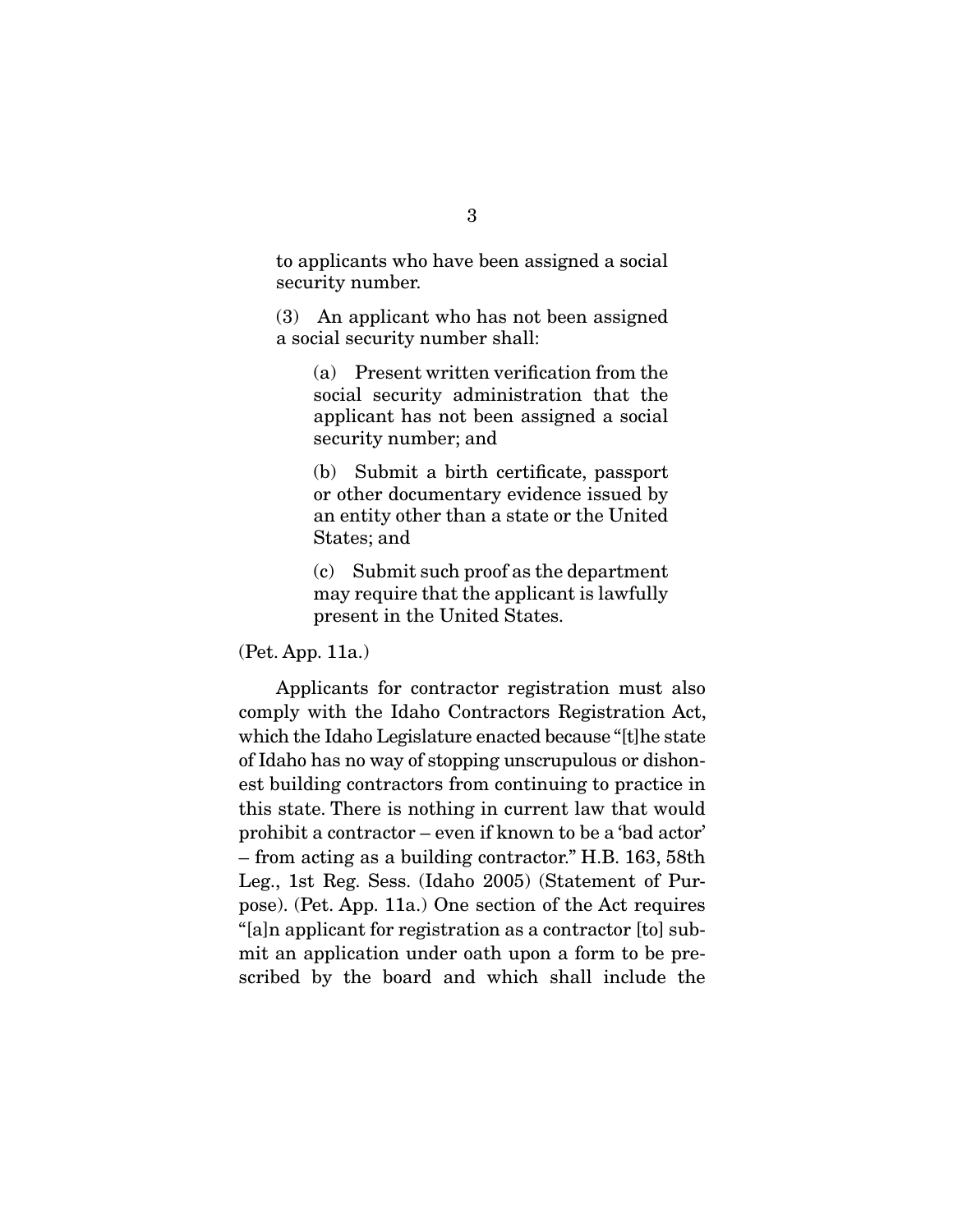following information pertaining to the applicant: . . . Social security number." Idaho Code § 54-5210.

 The Idaho Contractors Board ("Board") and Idaho Board of Occupational Licenses ("IBOL") administer both Idaho Code § 54-5210 and Idaho Code § 73-122 by requiring social security numbers to be listed on a contractor's application for registration. Idaho Code § 54- 5207. (Pet. App. 11a.) Although not addressed in the courts below, there are several exemptions to registering as a contractor, one of which includes being employed by a contractor that is registered. Idaho Code  $§ 54-5205(2)(a)$ .

#### II. Factual Background

 Because this case was resolved through motions to dismiss, Ricks' factual allegations are accepted as true. That said, Respondents accept as true only those allegations in the record before the Idaho Court of Appeals<sup>1</sup> and not additional allegations made for the first time in the petition.

Ricks has a social security number,<sup>2</sup> but refuses to disclose it due to a religious objection. (Pet. App. 88a.)

<sup>&</sup>lt;sup>1</sup> Not all the records from the district court proceeding were before the Idaho Court of Appeals. However, all the allegations made in the Amended Complaint and Second Amended Complaint were before the Idaho Court of Appeals. The records before this Court in the Petition that were not within the record before the Idaho Court of Appeals are Pet. App. 29a-31a, 58a-77a.

<sup>2</sup> There is no evidence in the record to determine whether Ricks has suppressed his social security number through the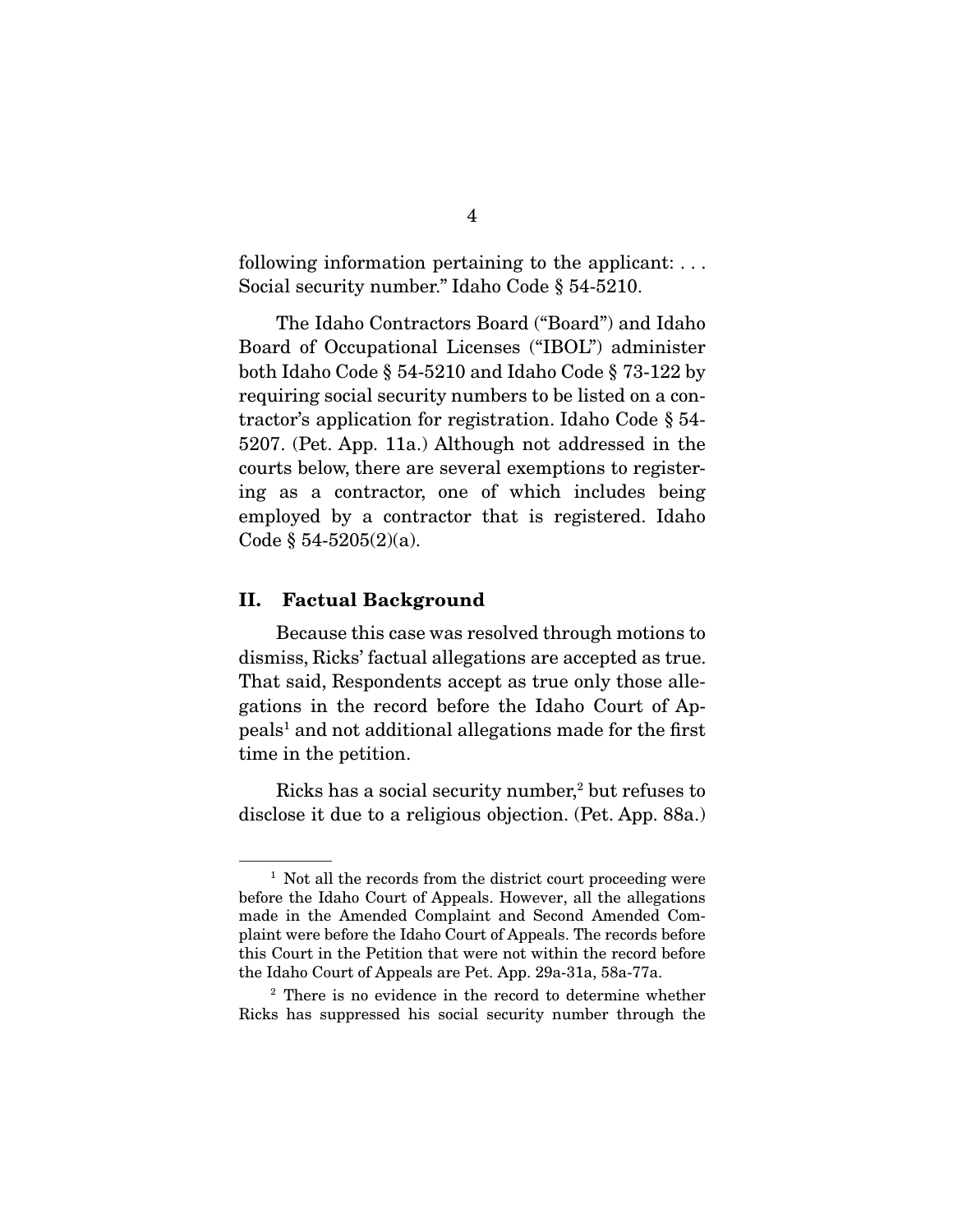He summarized his reasoning in the Amended Complaint, asserting his "religious belief that the SSN, as it is now being imposed, is a form of the mark, and in substance (essence) the number of the 2-horned beast written of in the Holy Bible[.]" (Pet. App. 90a.)3 Due to the case being resolved through motions to dismiss, the sincerity of Ricks' religious beliefs have not been challenged.

 On June 14, 2014, Ricks filed an application for a contractor registration with IBOL and omitted his social security number.4 Five days later, Ricks was notified by an employee of the IBOL that, in order to process his application, he would need to provide his social security number pursuant to Idaho Code § 54- 5210(a). (Pet. App. 3a, 88a-89a.) Ricks did not provide his social security number and instead alleges (Pet. 7) that he provided an affidavit asserting his religious

Social Security Administration, which is a process that is available to him. https://secure.ssa.gov/poms.nsf/lnx/0110225035.

<sup>&</sup>lt;sup>3</sup> Contrary to the Petition, there is no evidence to support the contention that "[h]e has long had concerns . . . that it is morally wrong to participate in a governmental universal identification system." (Compare Pet. 7 with Pet. App. 3a, 88a-90a.)

<sup>4</sup> Ricks maintains (Pet. 7) that he has been working as a contractor in the construction industry for the last 40 years, but he failed to allege that in any of his complaints. If his petition's allegation is correct and any of those 40 years were after 2005, he may have been violating Idaho's registration requirement for many years before seeking to register in 2014. Idaho Code § 54- 5202.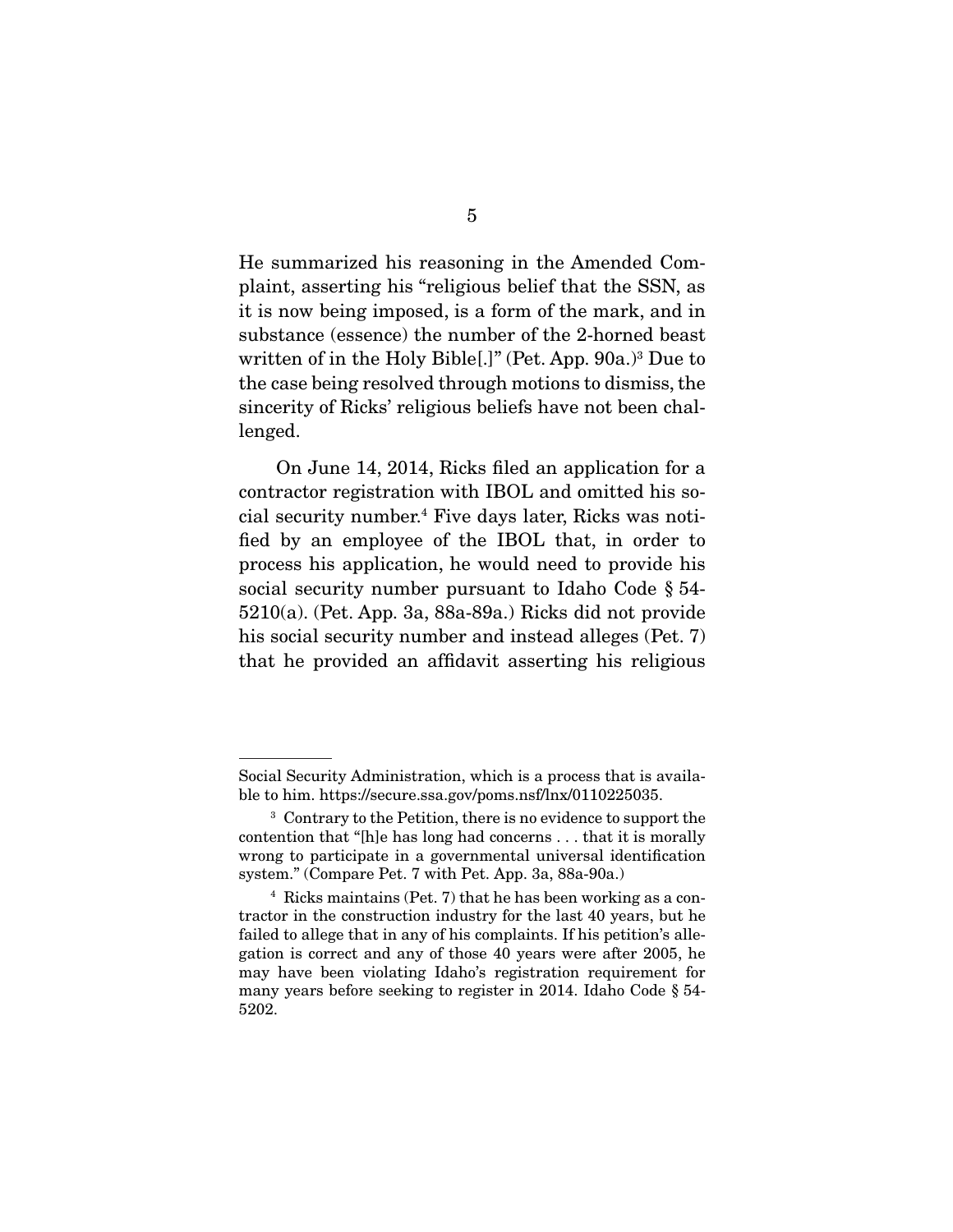objection.5 On August 12, 2014, the IBOL denied Ricks' application for a license. (Pet. App. 89a.)

 Ricks filed a petition for judicial review of IBOL's denial in Idaho district court on September 18, 2014 (see Pet. App. 89a) – 35 days after the denial. He did this, even though he was informed that he had to appeal within 28 days and even though Idaho Rule of Civil Procedure 84(c) makes that time limit jurisdictional. (Supp. App. 1-2.)

#### III. Procedural Background

 Almost two years later, Ricks filed this action in Idaho district court contesting IBOL's denial of his registration. (Pet. App. 97a.) All of the allegations in his Amended Complaint arise from IBOL's refusal to process Ricks' application for an Individual Contractor Registration because he did not provide all the information required by the Contractor Registration Act. Namely, he did not provide a social security number and did not respond to the question of "[h]ave you ever received a conviction, finding of guilt, withheld judgment or suspended sentence for any felony in any jurisdiction?" (Pet. App. 88a-97a, 105a.) The proceedings

 $5$  The correspondence, applications, and affidavit – which are included in the Petition Appendix (at 98a-109a) – were not in the record below. Nor is there anything in the record that demonstrates – as his petition now alleges  $(Pet. 1)$  – that he "was willing" to offer his birth certificate as an alternative form of identification."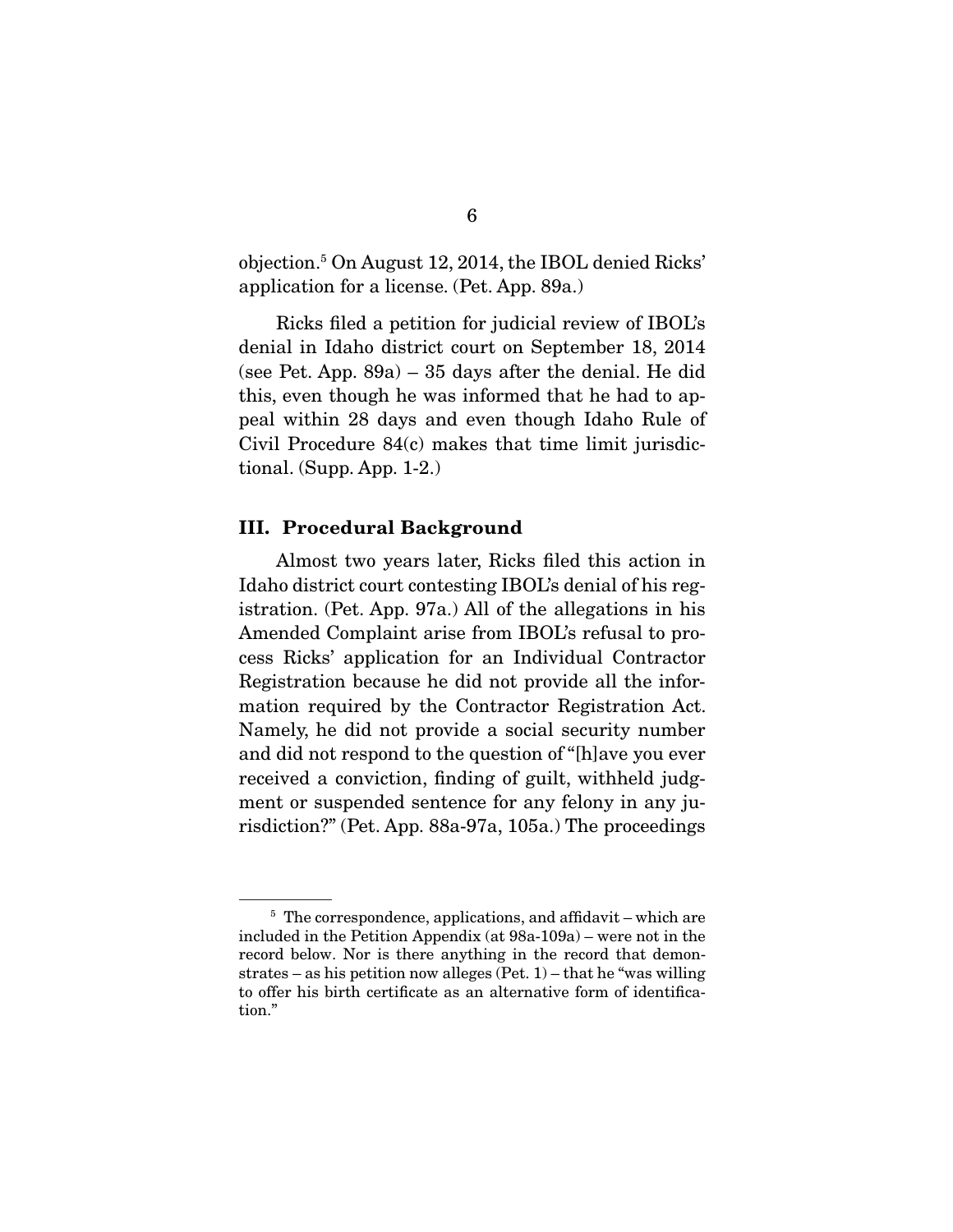below only addressed the issue related to the social security number.

 In the Amended Complaint, Ricks alleged that by denying his application for failure to provide a social security number, IBOL is denying him his rights under the Free Exercise of Religion Act ("FERPA"), Idaho Code §§ 73-401 to 404, Idaho's version of the Religious Freedom Restoration Act ("RFRA"); denying him his fundamental right to contract and to "carry on his private business his own way"; and that the Contractor Registration Act was "void for vagueness as a 'police power' of the State"; a violation of the Equal Protection Clause; a violation of separation of powers and a violation of Federal Privacy Act of 1974. (Pet. App. 63a, 90a-91a.) Ricks requested compensatory damages for loss of earnings and all other remedies that the Court deems just under Idaho Code § 73-402 and 42 U.S.C. § 1983. (Pet. App. 95a-97a.) Ricks did not invoke or reference Idaho's Declaratory Judgment statutes, which are found in Idaho Code § 10-1201. (*See id.*)

 Respondents moved to dismiss the Amended Complaint on the grounds that 42 U.S.C. § 666 preempts Appellant's claims under Idaho state law. (Pet. App. 62a-73a.) The district court agreed and dismissed that portion of Plaintiff 's Amended Complaint. (*Id.*)

 Ricks then filed a Second Amended Complaint and for the first time added a claim under the United States Constitution alleging that his rights were violated under the Free Exercise Clause of the First Amendment. (Pet. App. 5a, 56-57a.) This is the first time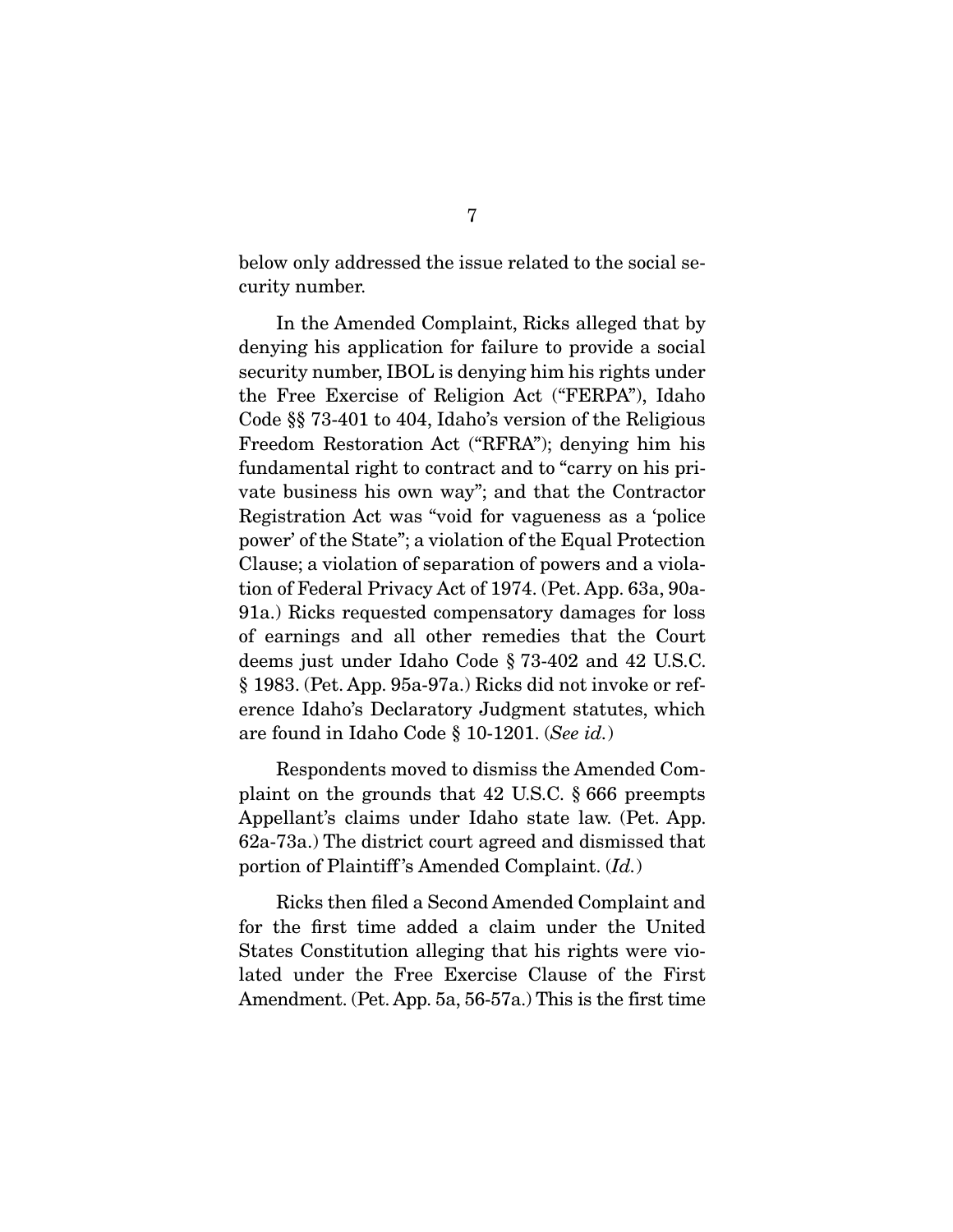Ricks identified *Smith*, but there is no mention that it was supposedly wrongly decided. (Pet. App. 85a.) Instead it is buried in a string cite, which also identifies *Yoder*, *Sherbert*, and *Hobbie*. (Pet. App. 85a.) The Second Amended Complaint obliquely references that Ricks was seeking a declaratory judgment, although, as the Idaho Court of Appeals later ruled, Pet. App. 9a n.7, that throw-away comment was insufficient to state a declaratory action in Idaho.

 At oral argument on Respondents' motion to dismiss his Free Exercise claim, Ricks clarified that his Second Amended Complaint was also bringing a claim under RFRA. (Pet. App. 40a, 51a-54a.) The district court granted Respondents' motion in part and denied it in part – dismissing the First Amendment claims, but not the RFRA claims. (Pet. App. 5a, 36a-48a.)

 Ricks appealed the district court's ruling on the Free Exercise claim to the Idaho Supreme Court and the matter was assigned to the Idaho Court of Appeals.6 (Pet. App. 32a-35a.) In the interim, the district court dismissed the action in its entirety after the State sought reconsideration of the RFRA claims and the district court agreed with the State's arguments. (Pet. App. 5a, 29a-31a.) Ricks' appeal to the Idaho Court of Appeals argued that (1) the requirement that he provide his social security number violated his free exercise of religion as protected by FERPA, RFRA, and

<sup>6</sup> The Idaho Supreme Court has original jurisdiction of all appeals in Idaho. Idaho Code § 1-204. The Idaho Supreme Court may assign certain matters to the Idaho Court of Appeals, which it did in this instance. Idaho Code § 1-2406.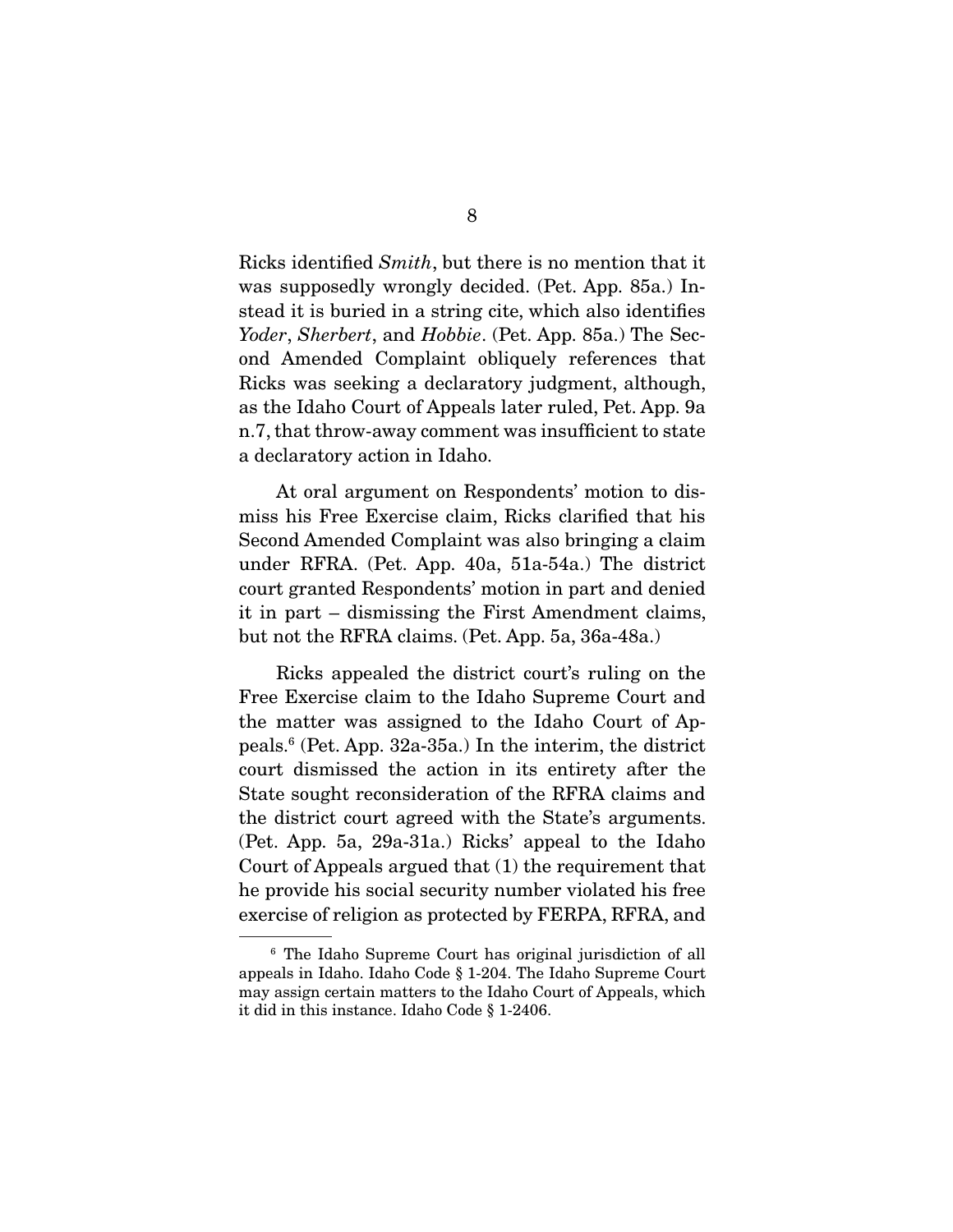the United States and Idaho Constitutions, and (2) the statutes violated his inalienable right to contract under the Due Process Clause and was an illegitimate exercise of state and federal police power. (Pet. App. 7a.)

 The Idaho Court of Appeals affirmed the dismissal of Ricks' claims. That court stated it was unclear from the factual record below if Ricks had exhausted his administrative remedies prior to filing suit. (Pet. App. 10a, 28a.) This is significant because, under Idaho law, a failure to exhaust administrative remedies deprives a district court of subject matter jurisdiction. The court then stated that, "[t]o the extent this Court has subject matter to review Ricks' appeal, the merits of his claim also fail." (Pet. App. 10a.) The court concluded that Ricks' First Amendment Free Exercise rights were not violated by requiring him to list his social security number on a building contractor application, relying on *Smith* and determining that Idaho Code § 73-122 was a neutral law of general applicability. (Pet. App. 23a-25a, 41a-46a.) And in rejecting Ricks' claim under FERPA, Idaho's version of RFRA, it found that the Idaho statutes were supported by compelling government interests – to conform to 42 U.S.C.  $\S 666(a)(13)$ and thereby improve child support enforcement effectiveness and to ensure the quality of contracts in Idaho – and that requiring a social security number on Ricks' license application was the least restrictive means of accomplishing such interests. (Pet. App. 21a n.10.)

--------------------------------- ---------------------------------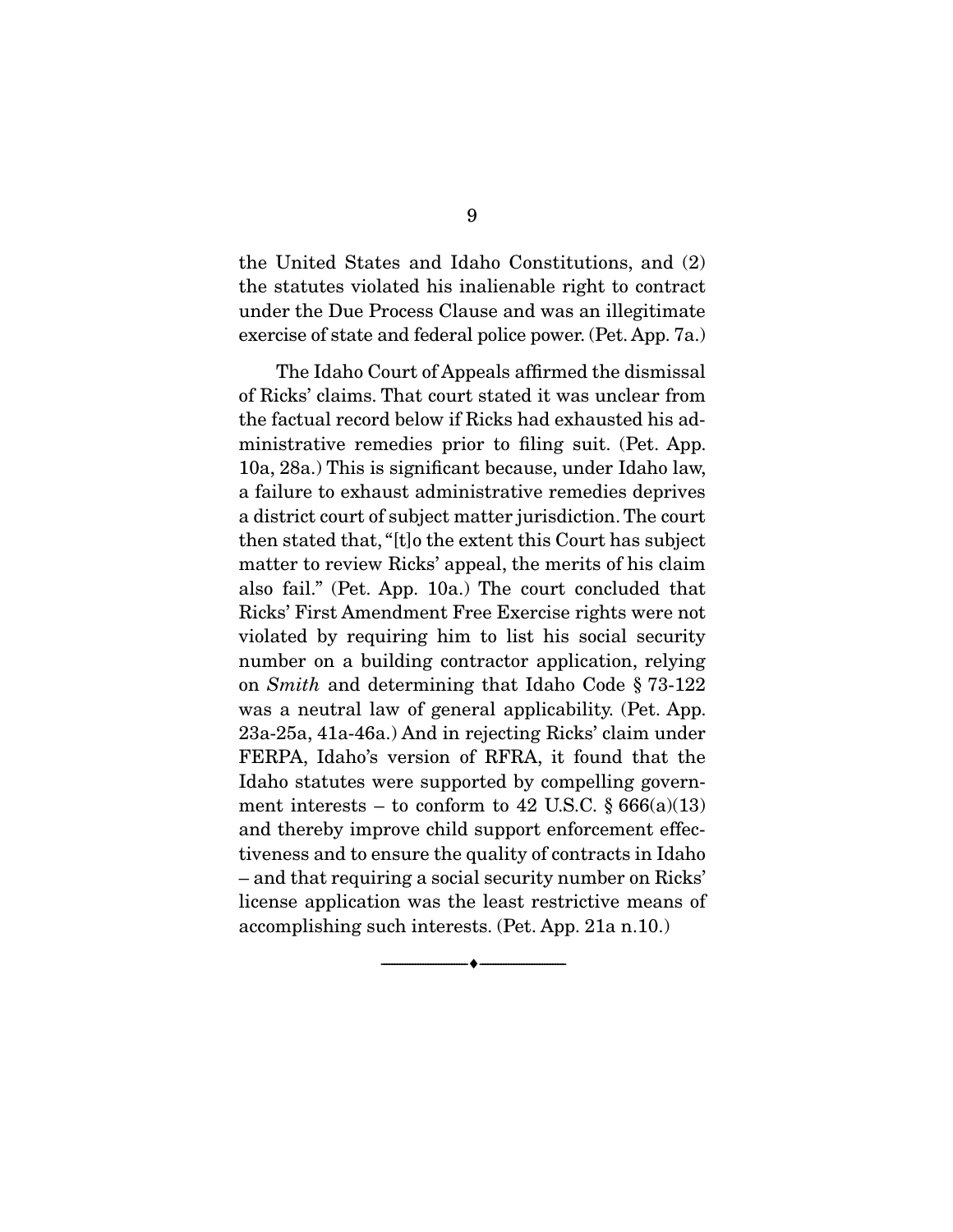#### REASONS FOR DENYING THE PETITION

### I. *Smith* was correctly decided

 As early as 1878, this Court recognized that state laws could be consistent with the Free Exercise Clause even if they interfere with religious practice. *See Reynolds v. United States*, 98 U.S. 145, 161-67 (1878). "To permit this [behavior that is contrary to law because of religious beliefs] would be to make the professed doctrines of religious belief superior to the law of the land, and in effect to permit every citizen to become a law unto himself. Government could exist only in name under such circumstances." *Reynolds*, 98 U.S. at 166-67. More than a century later *Smith* cited *Reynolds* with approval and stated that "[s]ubsequent decisions have consistently held that the right to free exercise does not relieve an individual of the obligation to comply with a 'valid and neutral law of general applicability on the ground that the law proscribes (or prescribes) conduct that his religion prescribes (or proscribes).'" *Smith*, 494 U.S. 879 (citing *United States v. Lee*, 455 U.S. 252, 263 (1982); *Minersville School Dist. Bd. of Ed. v. Gobitis*, 310 U.S. 586, 595 (1940)).

*Smith* was not the grave departure from Free Exercise cases that the Petition describes. (Pet. App. 11a-15a.) "Our cases have long recognized a distinction between the freedom of individual belief, which is absolute, and the freedom of individual conduct, which is not absolute." *Bowen v. Roy*, 476 U.S. 693, 699 (1986). While *Smith* has been widely debated in subsequent First Amendment cases, it also has been diligently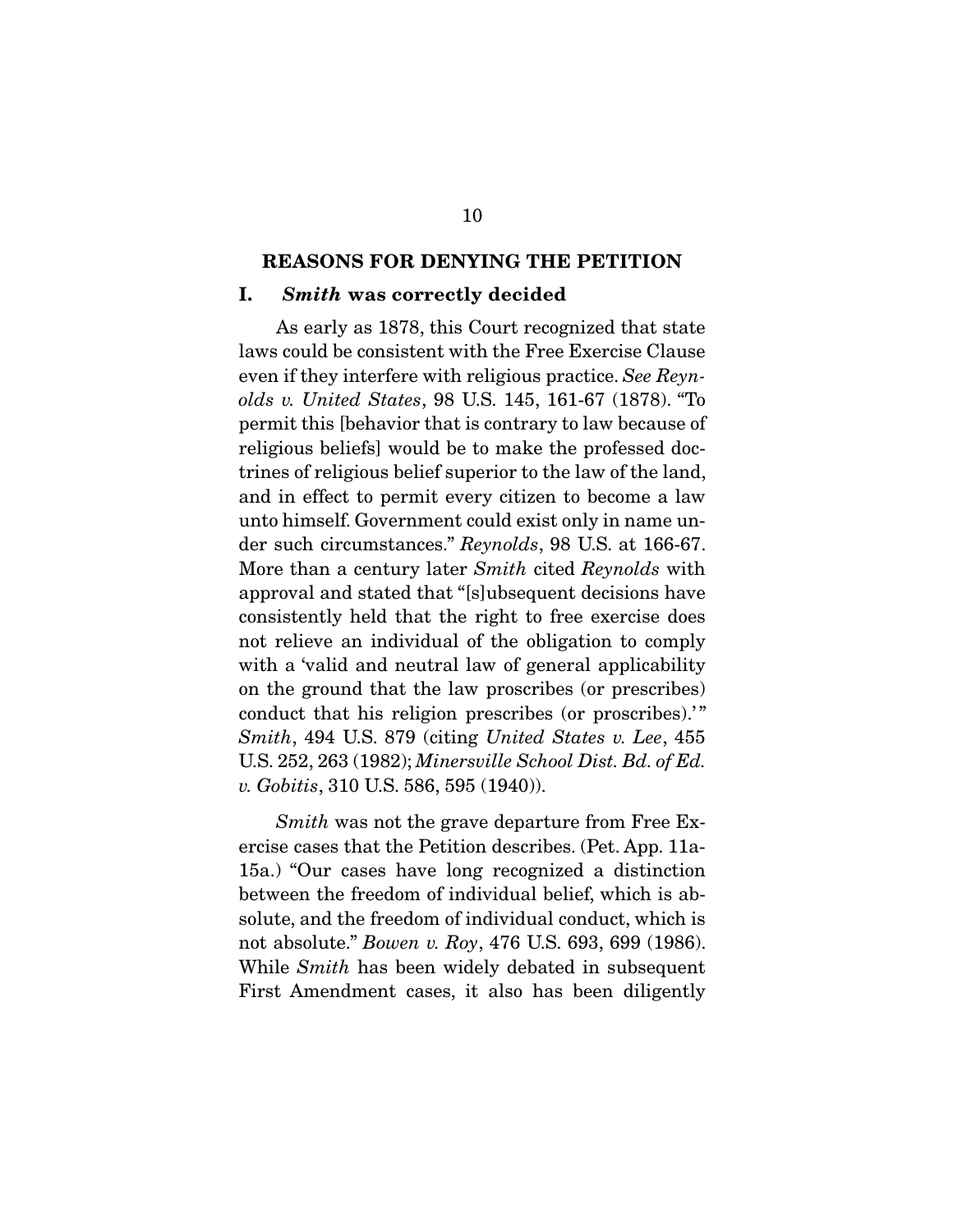defended by *Smith*'s author, Justice Scalia. *See City of Boerne v. Flores*, 521 U.S. 507, 537-44 (Scalia, J., concurring, in part) ("The material that the dissent claims is at odds with *Smith* either has little to say about the issue or is in fact more consistent with *Smith* than with the dissent's interpretation of the Free Exercise Clause.").

 Prior to *Smith*, neutral laws without religious animus were widely accepted as presumptively valid: the State may regulate conduct with general laws "to advance the State's secular goals, [and] the statute is valid despite its indirect burden on religious observance unless the State may accomplish its purpose by means which do not impose such a burden." *Braunfeld v. Brown*, 366 U.S. 599, 607 (1961) (upholding Sunday closing laws despite an economic burden on Sabbatarian businesses). "To maintain an organized society that guarantees religious freedom to a great variety of faiths requires that some religious practices yield to the common good." *Lee*, 455 U.S. at 259 (upholding the obligation to pay social security tax despite Amish business owner's objection). "The First Amendment must apply to all citizens alike, and it can give to none of them a veto over public programs that do not prohibit the free exercise of religion. The Constitution does not, and courts cannot, offer to reconcile the various competing demands on government. . . ." *Lyng v. Northwest Indian Cemetery Prot. Ass'n*, 485 U.S. 439, 453 (1988).

 While critics of *Smith* want to parade it as a "transformative change" in Free Exercise claims, it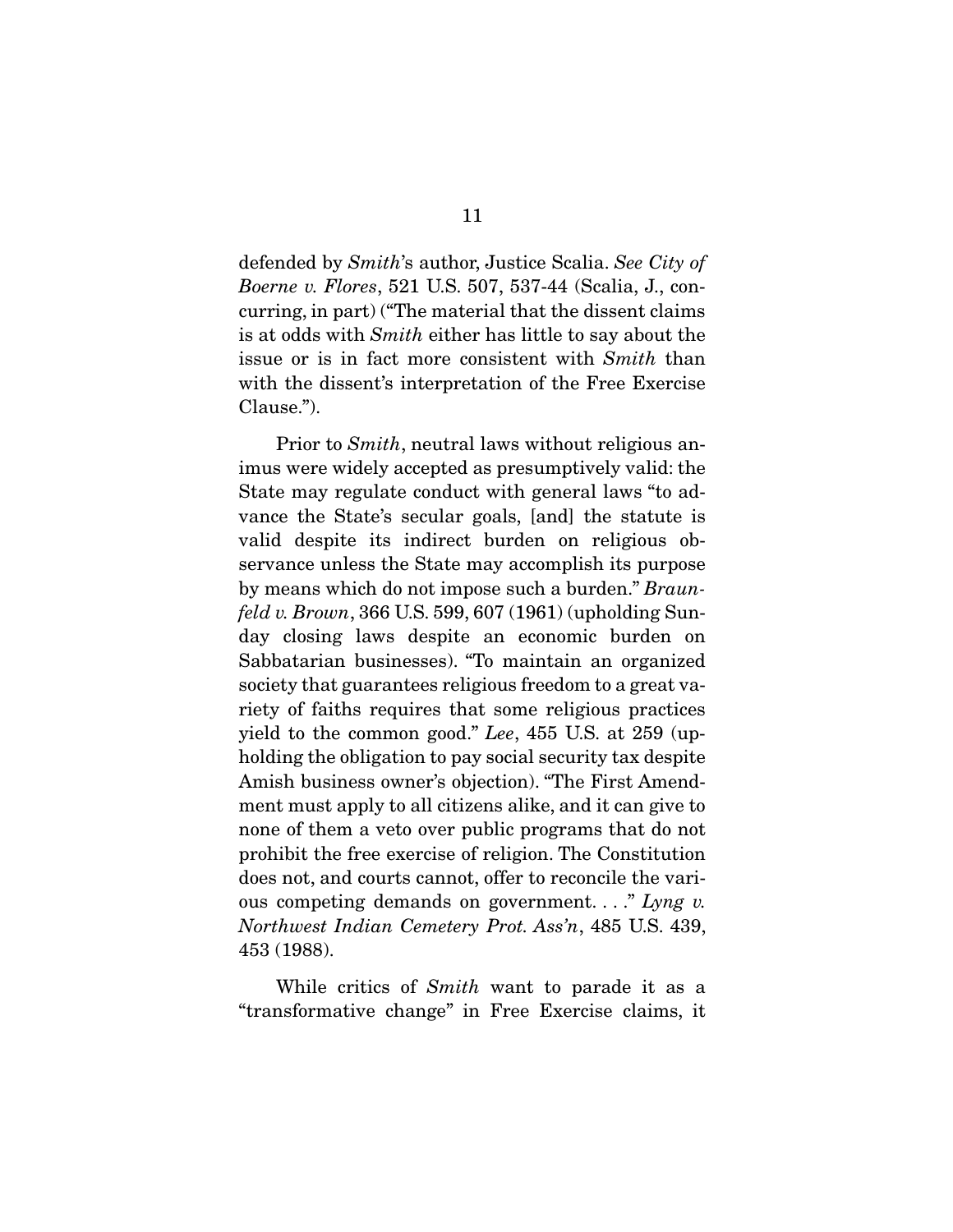was, in fact, only a departure from the Court's interpretation of the Free Exercise Clause as it relates to unemployment compensation and "hybrid-right" cases. *Smith* outlines the three occasions where the Court departed from this pre-*Smith* reasoning for purposes of unemployment compensation. *See Smith*, 494 U.S. at 883 (referring to the *Sherbert* test, which states that "governmental actions that substantially burden a religious practice must be justified by a compelling governmental interest") (citing *Sherbert v. Verner*, 364 U.S. 402-03 (1963); *Thomas v. Review Bd. of Indiana Employment Security Div*., 450 U.S. 707 (1981); *Hobbie v. Unemployment Appeals Comm'n of Florida*, 480 U.S. 136 (1987)). Yet the *Sherbert* test was developed and applied *only* in the context of unemployment compensation. *See Smith*, 494 U.S. at 883-84 (citing *Bowen*, 476 U.S. 693) (declining to extend *Sherbert* test "to a federal statutory scheme that required benefit applicants and recipients to provide their Social Security numbers."); *Lyng*, 485 U.S. 439 (declining to apply *Sherbert* test to "Government's logging and road construction activities on lands used for religious purposes by several Native American Tribes"); *Goldman v. Weinberger*, 475 U.S. 503 (1986) ("reject[ing] application of the *Sherbert* test to military dress regulations that forbade the wearing of yarmulkes."). The *Smith* Court found that the dangers of applying *Sherbert* in other contexts would "increase[ ] in direct proportion to the society's diversity of religious beliefs, and its determination to coerce or suppress none of them." *Id.* at 888.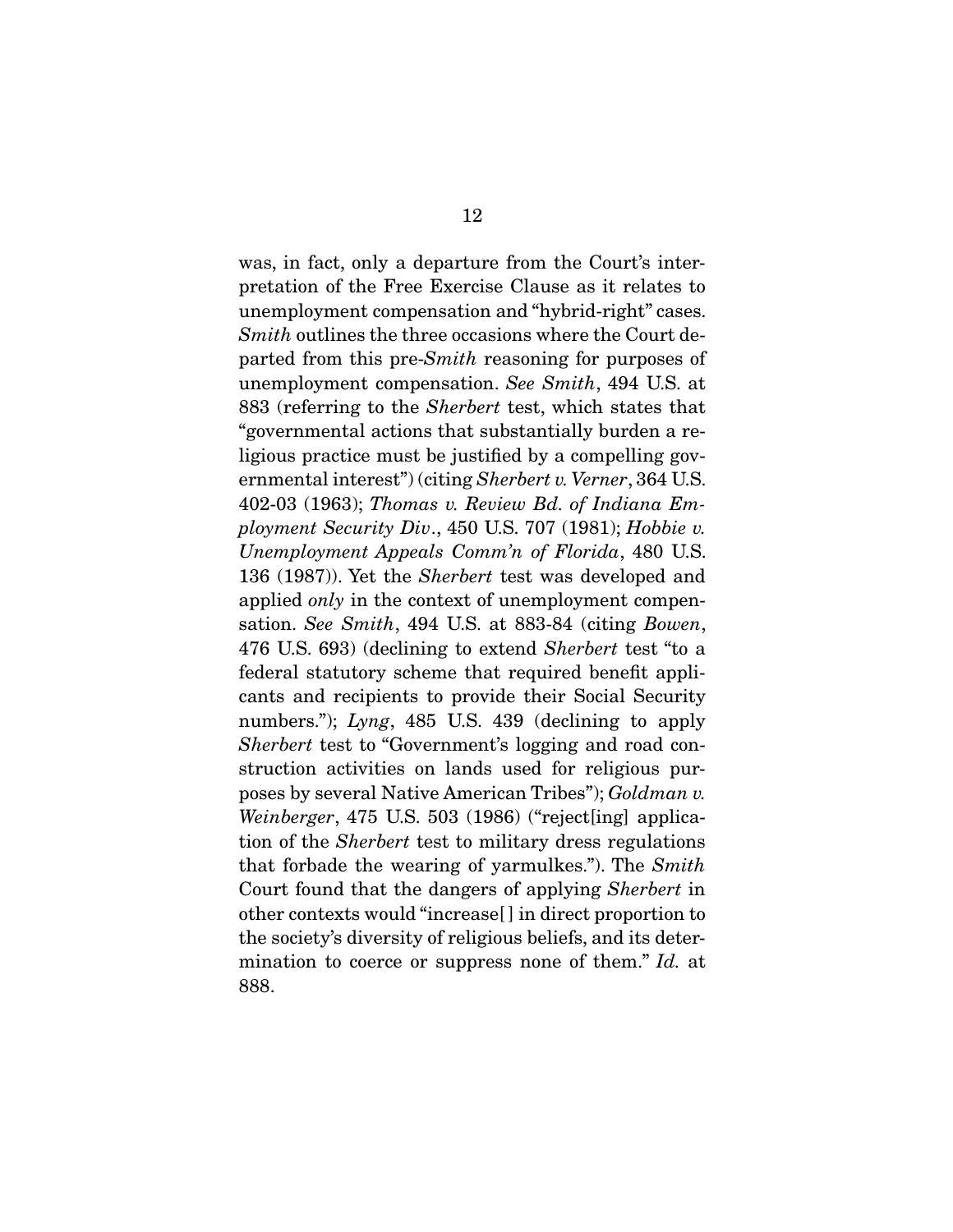The reason for the departure from *Sherbert* in *Smith* was obvious: where prior unemployment compensation cases addressed conduct that was not prohibited by law (objections to war and refusing to work on Saturday), *Smith* was faced with religious conduct that was illegal under Oregon law (consumption of peyote by drug counselors). *Smith* recognized the unworkable nature of the *Sherbert* test in the Free Exercise context and correctly stated that, "[t]o make an individual's obligation to obey such a law contingent upon the law's coincidence with his religious beliefs, except where the State's interest is 'compelling' – permitting him, by virtue of his beliefs, 'to become a law unto himself,' – contradicts both constitutional tradition and common sense." *Smith*, 494 U.S. at 885 (internal citation to *Reynolds* omitted). This is in part because it has long been the position of this Court not to question the sincerity or centrality of any specific religious belief since "courts must not presume to determine the place of a particular belief in a religion or the plausibility of a religious claim." *Smith*, 494 U.S. at 887. The rationale, logic, and case law all support the decision in *Smith* as being correctly decided.

 The *Smith* Court further identified scenarios where "hybrid-rights" existed – that is, where Free Exercise was paired with another "communicative activity or parental right." *See Smith*, 450 U.S. at 882. The Petition takes issue with *Wisconsin v. Yoder*, 406 U.S. 205 (1972), being coined by *Smith* as a "hybrid-rights" case, stating that it addressed the Free Exercise clause alone. This argument ignores the plain language of the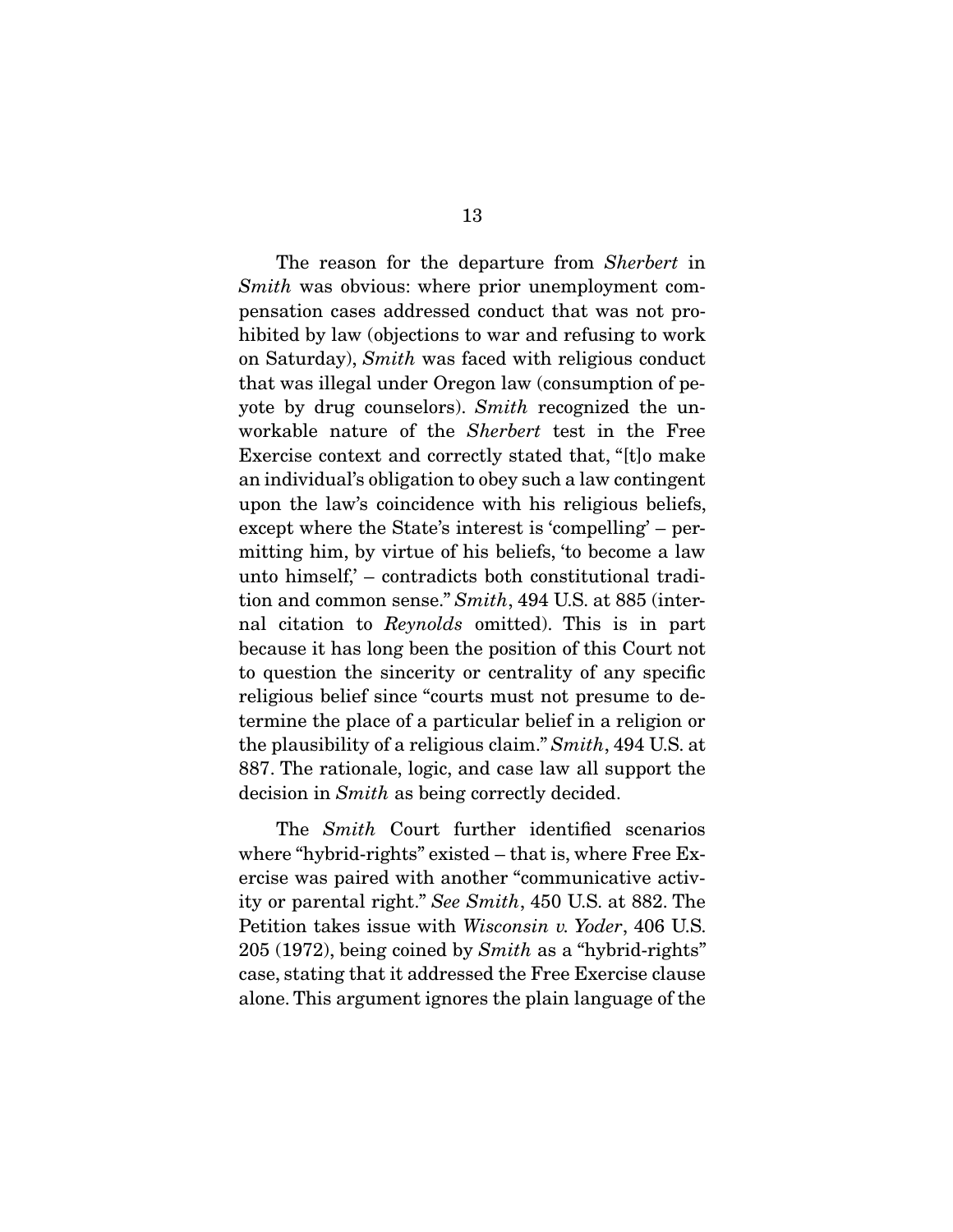Court in *Yoder* that a State's interest in education "is not totally free from a balancing process when it impinges on fundamental rights and interests, such as those specifically protected by the Free Exercise Clause of the First Amendment, *and* the traditional interest of parents with respect to the religious upbringing of their children." *Yoder*, 406 U.S. at 214 (emphasis added).

 In short, while Petitioner criticizes *Smith* as a departure from Free Exercise cases, it is not. Opponents of *Smith* viewed Free Exercise cases from 1878 forward in the vacuum of *Sherbert* and *Yoder*, which "ignores, or treats as non-binding or less binding, other important cases[.]" Marci A. Hamilton, *Employment Division v. Smith at the Supreme Court: The Justices, the Litigants, and the Doctrinal Discourse*, 32 Cardozo L. Rev. 1671, 1672 (2011) (citing *Reynolds*, 98 U.S. 145; *Braunfeld*, 366 U.S. 599; *Lee*, 455 U.S. 252; *Gillette v. United States*, 401 U.S. 437 (1971)). Therefore, *Smith* was correctly decided.

### II. *Stare decisis* weighs against granting the Petition

 "Overruling precedent is never a small matter. *Stare decisis* – in English, the idea that today's Court should stand by yesterday's decisions – is 'a foundation stone of the rule of law.' " *Kimble v. Marvel Entm't, LLC*, 135 S.Ct. 2401, 2409 (2015) (quoting *Michigan v. Bay Mills Indian Community*, 134 S.Ct. 2024, 2036 (2014)). "[I]t is usually 'more important that the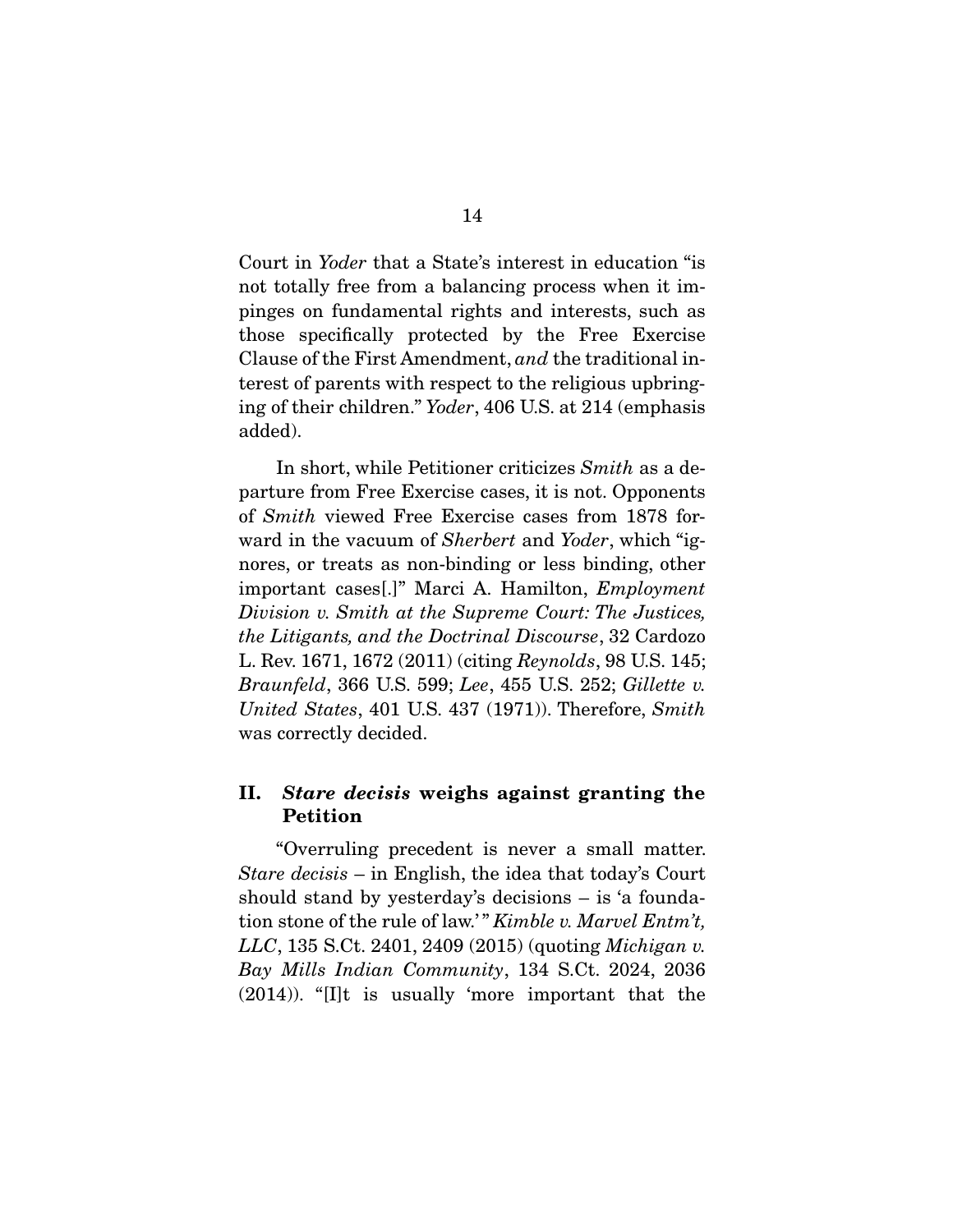applicable rule of law be settled than that it be settled right.' . . . To reverse course, we require as well what we have termed a 'special justification' – over and above the belief 'that the precedent was wrongly decided.' " *Kimble*, 135 S.Ct. at 2409 (quoting *Burnet v. Coronado Oil & Gas Co*., 285 U.S. 393, 46 (1932) (dissenting opinion) and *Haliburton Co. v. Erica P. John Fund, Inc*., 134 S.Ct. 2398, 2407 (2014)).

 Although "[t]he doctrine 'is at its weakest when we interpret the Constitution because our interpretation can be altered only by constitutional amendment or by overruling our prior decisions[,]' " *stare decisis* still has force in this context and requires special justifications to be overcome. *Janus v. Am. Fed'n of State*, 138 S. Ct. 2448, 2478-79 (2018) (quoting *Agostini v. Felton*, 521 U.S. 203, 235 (1997)). That is fully so in First Amendment cases. *See Janus*, 138 S.Ct. at 2478-79 (emphasis added) (revisiting *Abood v. Detroit Bd. of Ed*., 431 U.S. 209, 235-36 (1977) because special justifications existed to do so). While the Petition relies heavily on *Janus* to demonstrate that *Smith* should be revisited, the Free Speech issue in *Janus* involved a number of special justifications that went further than mere disagreement with the prior precedent – yet that is virtually all Petitioner presents here.

 The reasons for overruling existing law that are most commonly considered special justification are (1) "statutory and doctrinal underpinnings [that] have [ ] eroded over time"; and (2) the rules established in the case "ha[ve] proved unworkable." *Kimble*, 135 S.Ct. at 2410-11 (citing *Patterson v. McLean Credit Union*, 491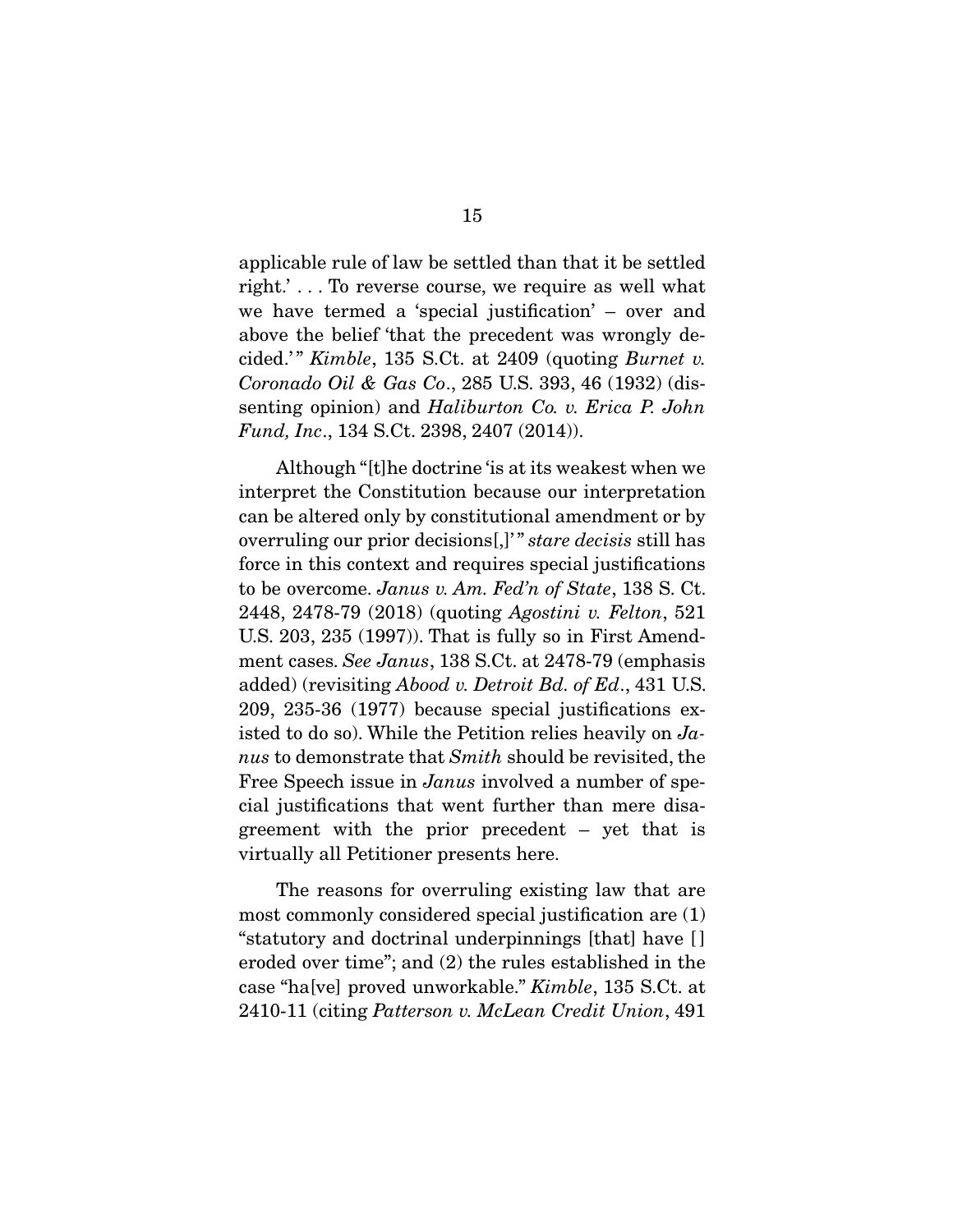U.S. 164, 173 (1989)). Other special justifications include "the quality of [the] reasoning, the workability of the rule it established, its consistency with other related decisions, developments since the decision was handed down, and reliance on the decision." *Janus*, 138 S.Ct. at 2478-79. None supports overruling *Smith*.

 Here, while the Petition argues that special justification exists to overrule *Smith*, all those arguments boil down to one central point: *Smith* was wrongly decided. (Pet. 15-22, 30-31.) As argued above, the quality of the reasoning and the consistency with related decisions are carefully outlined throughout the *Smith* decision. *See Smith*, 494 U.S. at 876-89. *Smith* in fact takes great pains to harmonize the Court's Free Exercise precedents, which at the time of *Smith* were in conflict depending upon what type of Free Exercise claim an individual was bringing. *Id.*

 Further, arguing that *Smith* was wrongly decided is not a sufficient basis to overrule that decision because "it is usually 'more important that the applicable rule of law be settled than that it be settled right.'" *Kimble*, 135 S.Ct. at 2409 (quoting *Burnet*, 285 U.S. at 46 (dissenting opinion)). Principles of *stare decisis* warrant this Court denying the Petition.

### III. Even if the Court wants to revisit *Smith*, this case is not the vehicle to do so

 Even if this Court wants to revisit *Smith*, this is the wrong case to do so because (1) powerful independent state grounds exist to dismiss Ricks' claim on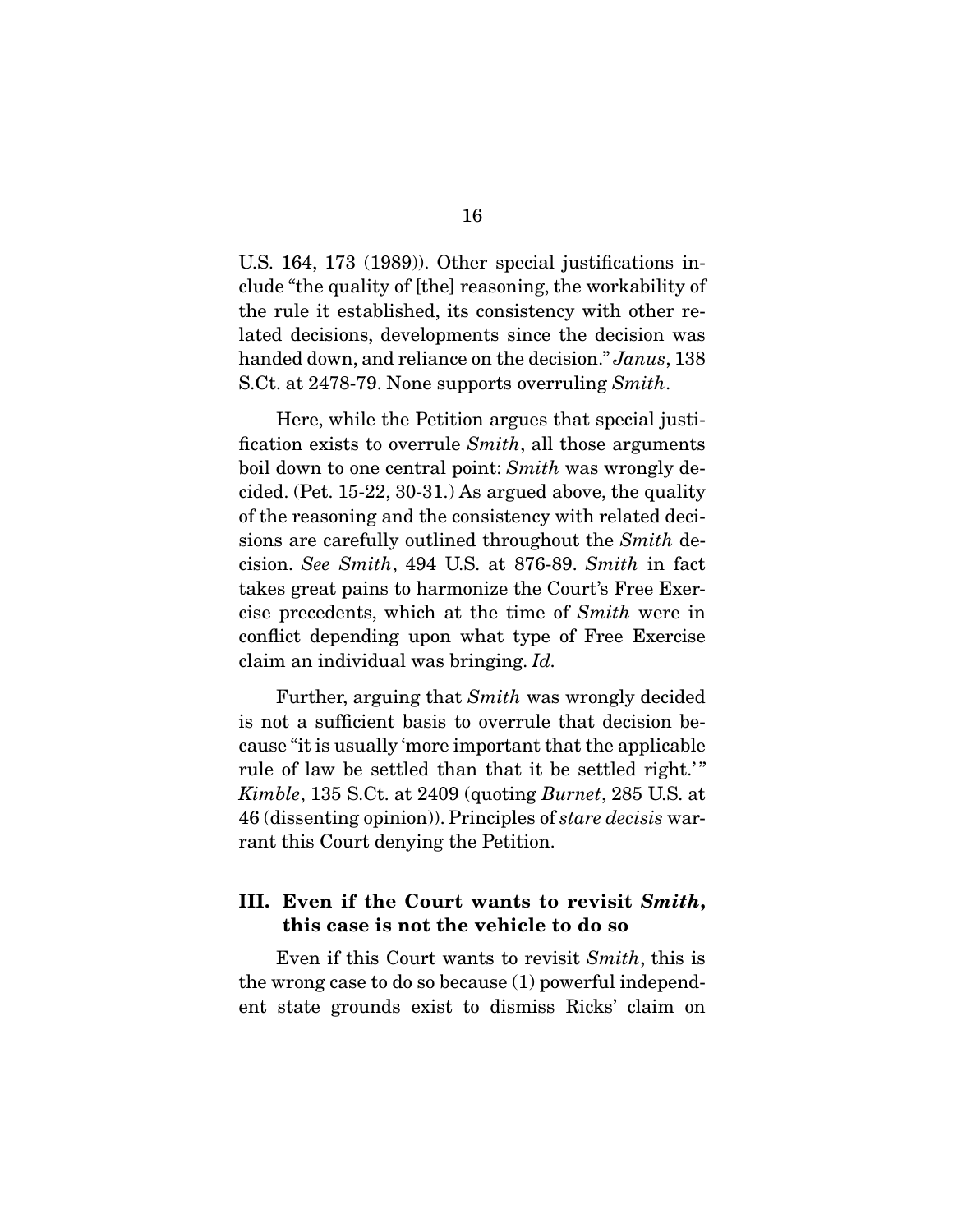remand; and (2) Ricks' claims fail even if the *Sherbert* test is applied. Therefore, the Court should deny the Petition.

### A. The Idaho Court of Appeals correctly questioned whether it had subject matter jurisdiction in this matter

 The Idaho Court of Appeals – although *sua sponte*  – questioned whether it had subject matter jurisdiction. "To the extent this Court has subject matter jurisdiction to review Ricks' appeal, the merits of his claims also fail." (Pet. App. 28a.) This is because under Idaho law, Ricks was required to exhaust his administrative remedies. Ricks appears to concede that he did not exhaust his administrative remedies, which is likely because it is true. (Pet. 10 at n.3.).

 Ricks also failed to timely appeal the agency action by failing to file a petition for judicial review within 28 days from the date IBOL denied his application for contractor registration. This failure is jurisdictional.

 Ricks filed his petition for judicial review from IBOL's denial of his application for contractor registration on September 18, 2014. (Supp. App. 1-2.) IBOL denied the application on August 12, 2014, and notice of the denial was served to Ricks. Ricks was specifically informed that he had 28 days to file a petition for judicial review. (Supp. App. 1-2.) His petition should have been filed by September 11, 2018, but was not filed until 35 days after of the Board's final decision and order.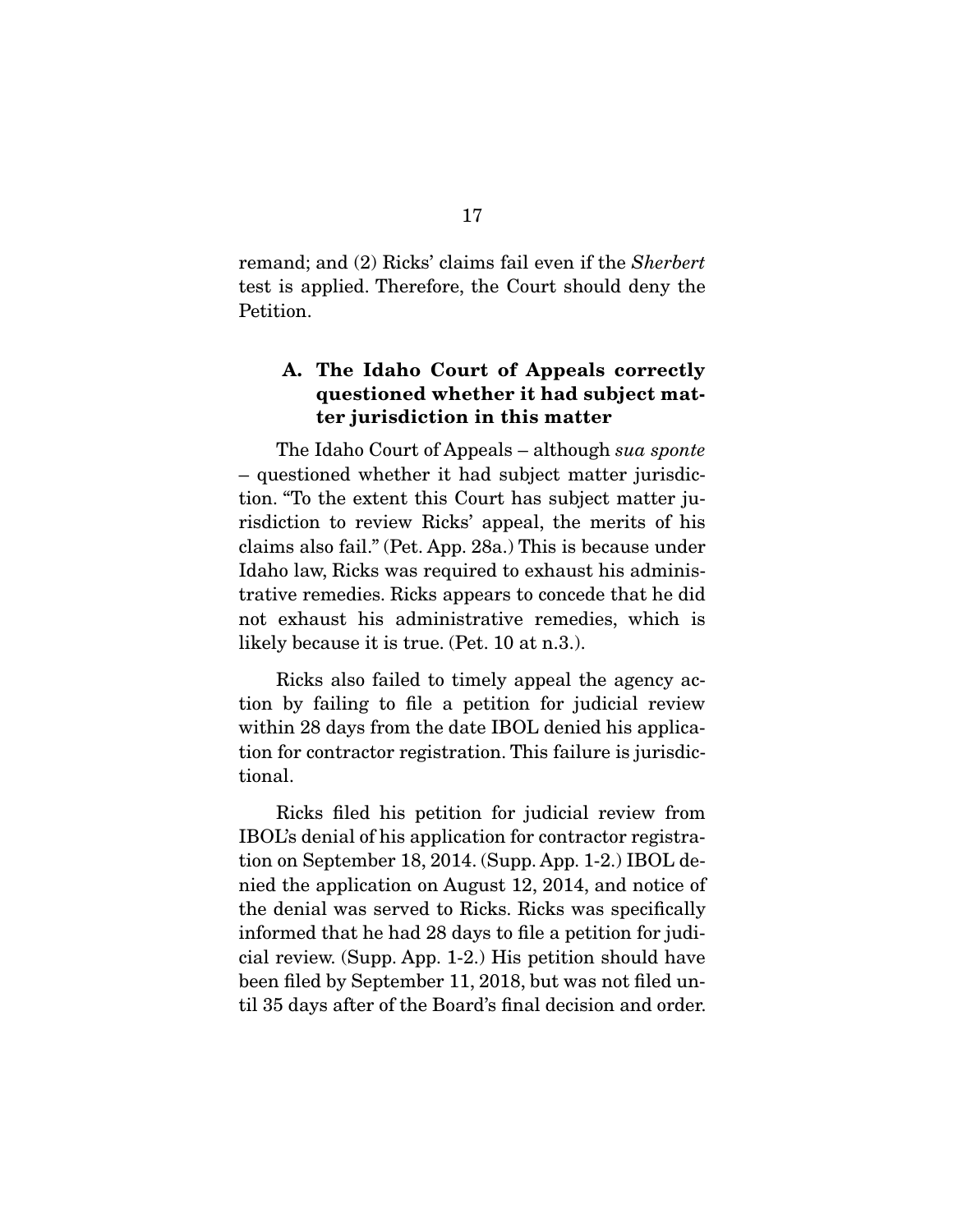(Supp. App. 3-11.) Accordingly, IBOL moved to dismiss Ricks' petition pursuant to Idaho Rule of Civil Procedure 84(n), which provides as follows:

(n) Effect of Failure to Comply with Time Limits. *The failure to physically file a petition for judicial review or cross-petition for judicial review with the district court within the time limits prescribed by statute and these rules is jurisdictional and will cause automatic dismissal of the petition for judicial review on motion of any party, or on initiative of the district court.* Failure of a party to timely take any other step in the process for judicial review will not be deemed jurisdictional, but may be grounds only for such other action or sanction as the district court deems appropriate, which may include dismissal of the petition for review.

I.R.C.P. 84(n) (emphasis added). Given Ricks' failure to timely file a petition for judicial review, the district court dismissed the petition, which under Idaho law denies the court subject matter jurisdiction over Ricks' claim collaterally attacking the agency action: denial of his contractor registration application. (Supp. App. 3-11.)

 In Idaho, a party must first exhaust their administrative remedies before filing a petition for judicial review of agency action, even if the challenge to the agency action asserts an issue of constitutionality. (Pet. App. 8a.) "[T]he exhaustion doctrine implicates subject matter jurisdiction because a district court does not acquire subject matter jurisdiction until all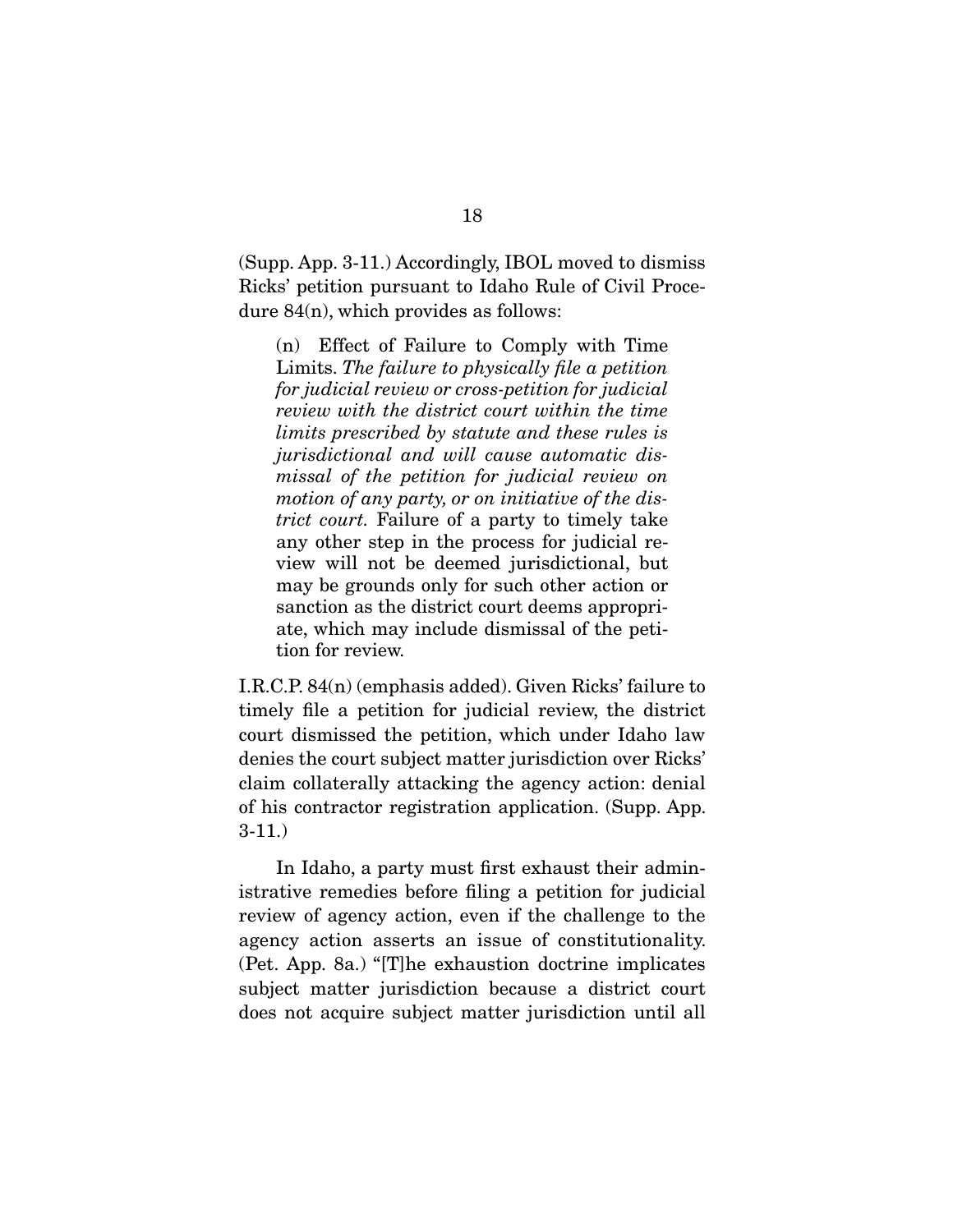the administrative remedies have been exhausted." *Fuchs v. State, Dep't of Idaho State Police, Bureau of Alcohol Beverage Control*, 152 Idaho 626, 629, 272 P.3d 1257, 1260 (2012) (quotations omitted). Accordingly, the Idaho Court of Appeals raised the issue of exhaustion *sua sponte* and determined that the issues brought by Ricks are subject to the Idaho Administrative Procedure Act's exhaustion requirement. Idaho Code § 54- 5210(3). (Pet. App. 8a-9a.) The Idaho Court of Appeals found that if Ricks had not exhausted the appropriate administrative procedures that it would be "deprive[d] of subject matter jurisdiction." (Pet. App. 10a.)

 The Petition hypothesizes (Pet. 10, n.3) that the reason exhaustion was not argued below is because Ricks actually brought a claim for declaratory relief, which would not require exhaustion.<sup>7</sup> This is contrary to the record below. The Idaho Court of Appeals expressly ruled that, "[b]ecause Ricks did not seek a declaratory judgment in the district court, this exception does not apply here." (Pet. App. 9a.) While the Second Amended Complaint states that Ricks "seeks relief in the form of declaratory judgment" the Idaho Court of Appeals still did not find that an exception to exhaustion applied in this case. (Pet. App. 86a.)

<sup>7</sup> While the Petition hypothesizes why this was not raised by the State below – i.e., that exhaustion was not required in this matter – that presumption is incorrect. Exhaustion is required and the State strategically and effectively determined that efforts were better spent arguing the valid legal merits of the underlying claim rather than a procedural defect. (Pet. App. 10, n.3.)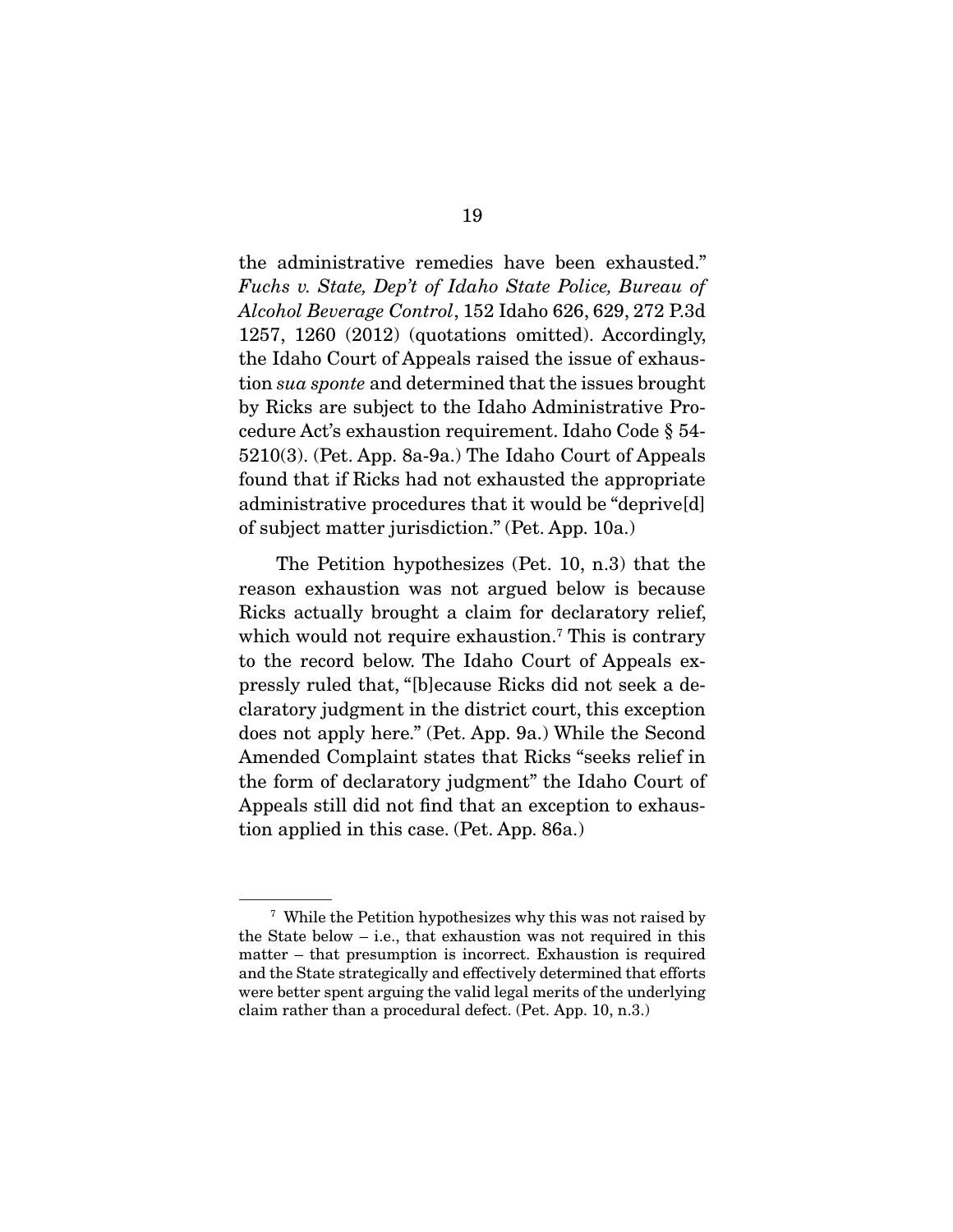On remand, Ricks' claim would be subject to dismissal by the district court because: (1) he was required to exhaust his administrative remedies; (2) he correctly concedes that he did not exhaust; (3) as the Idaho Court of Appeals stated, none of the exceptions to the exhaustion requirement apply; and (4) his claim would be subject to dismissal upon remand. While Ricks attempts to claim that he was exempt from the requirement because it was a declaratory action pursuant to Idaho Code  $\S 67-5278(1), (3)$ , that argument is incorrect under Idaho law as noted above and contrary to how this case was litigated below.8

 Ricks was required to exhaust his administrative remedies and his failure to do so makes this case the inappropriate vehicle for this Court to revisit *Smith*. To hear this case would amount to any decision being no more than an "advisory opinion." *See Michigan v. Long*, 463 U.S. 1032, 1042 (1983).

### B. Ricks' claim fails even if the *Sherbert* test is applied

 Following the Court's decision in *City of Boerne*, 521 U.S. 507 (1997), Idaho was one of many states that enacted a statute to protect religious freedom, including implementation of the compelling interest test from *Sherbert* and *Yoder*. (Supp. App. 18-21) (stating that the purpose of the bill was to reestablish the "compelling interest test"). Although the Idaho Court of

<sup>8</sup> This is the first time Ricks has referenced or cited Idaho Code § 67-5278(1), (3).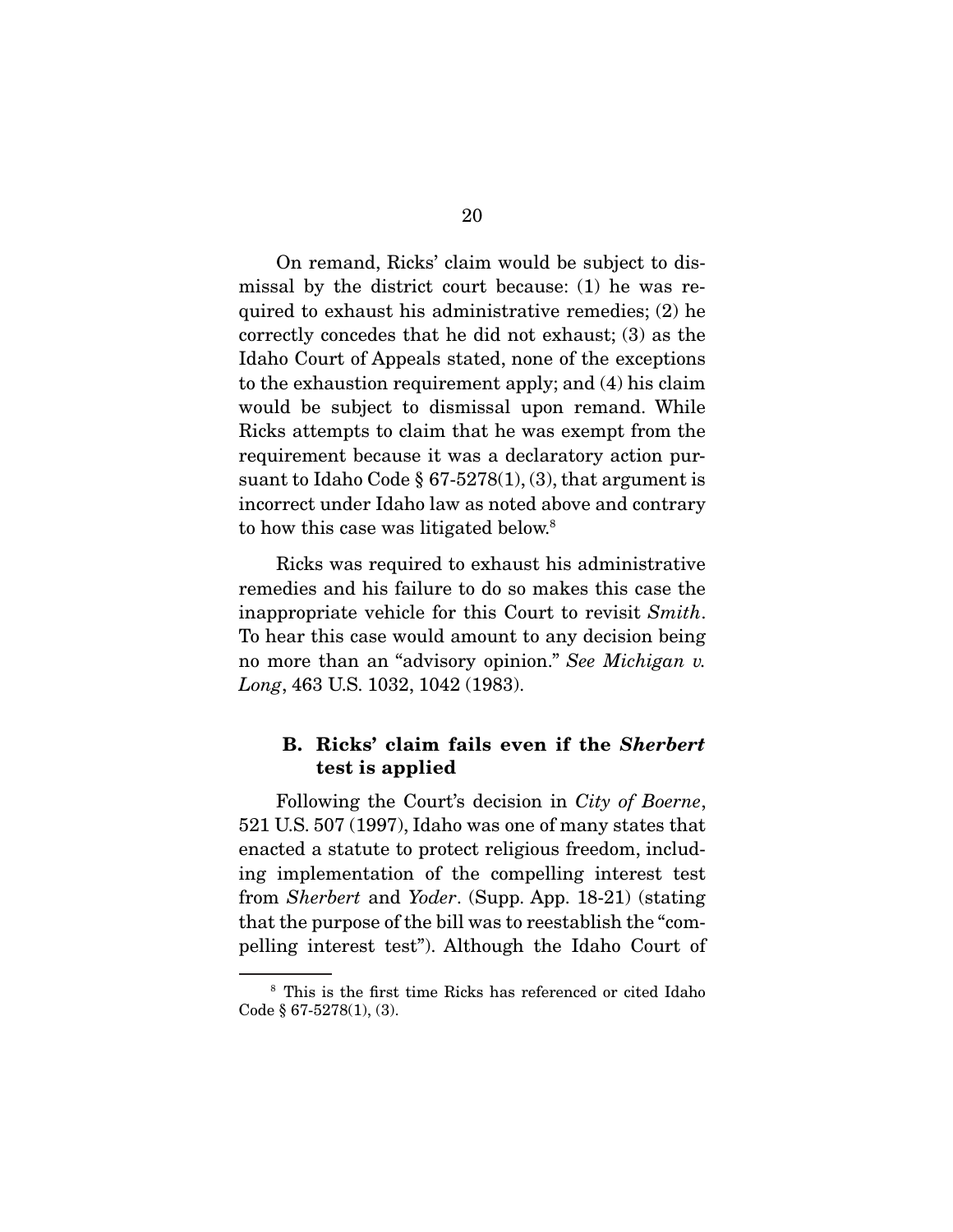Appeals found that analysis of Ricks' state freedom of religion claim was barred by its prior decision in *Lewis*, 143 Idaho 418, 146 P.3d 684, it nonetheless analyzed the merits of his claim under the compelling interest test. (Pet. App. 12a-21a.) "Even if the Court were to address the merits of Ricks' FERPA claim, it would fail." (Pet. App. 20a.) The Idaho Court of Appeals found that the State had a compelling interest in conforming to 42 U.S.C.  $§ 666(a)(13)$  "to improve child support enforcement effectiveness and to ensure the quality of contractors in Idaho" and that the least restrictive means of accomplishing those interests were to require Ricks to provide his social security number on his license application. (Pet. App. 21a.)

 The petition argues that the Idaho Court of Appeals analysis "bears no resemblance to the heightened scrutiny applied in this Court's federal Free Exercise cases[.]" (Pet. 32, n.7.) In support, it cites to Justice O'Connor's dissent in *Bowen v. Roy*, 9 that is not a binding precedent on this Court as it relates to the *Sherbert* test. Here, the Idaho Court of Appeals analyzed whether there would be another method of identification that could be used to track child support orders across state lines and concluded "it is hard to imagine another uniformly used method of identification other than a social security number[.]" (Pet. App. 21a.) Therefore, even if *Smith* did not bar Ricks' claims, his claims would be otherwise barred under the *Sherbert* test, which makes this case an inappropriate

<sup>9</sup> Justice O'Connor's partial dissent in *Bowen v. Roy* was only supported by two other justices in the plurality opinion.